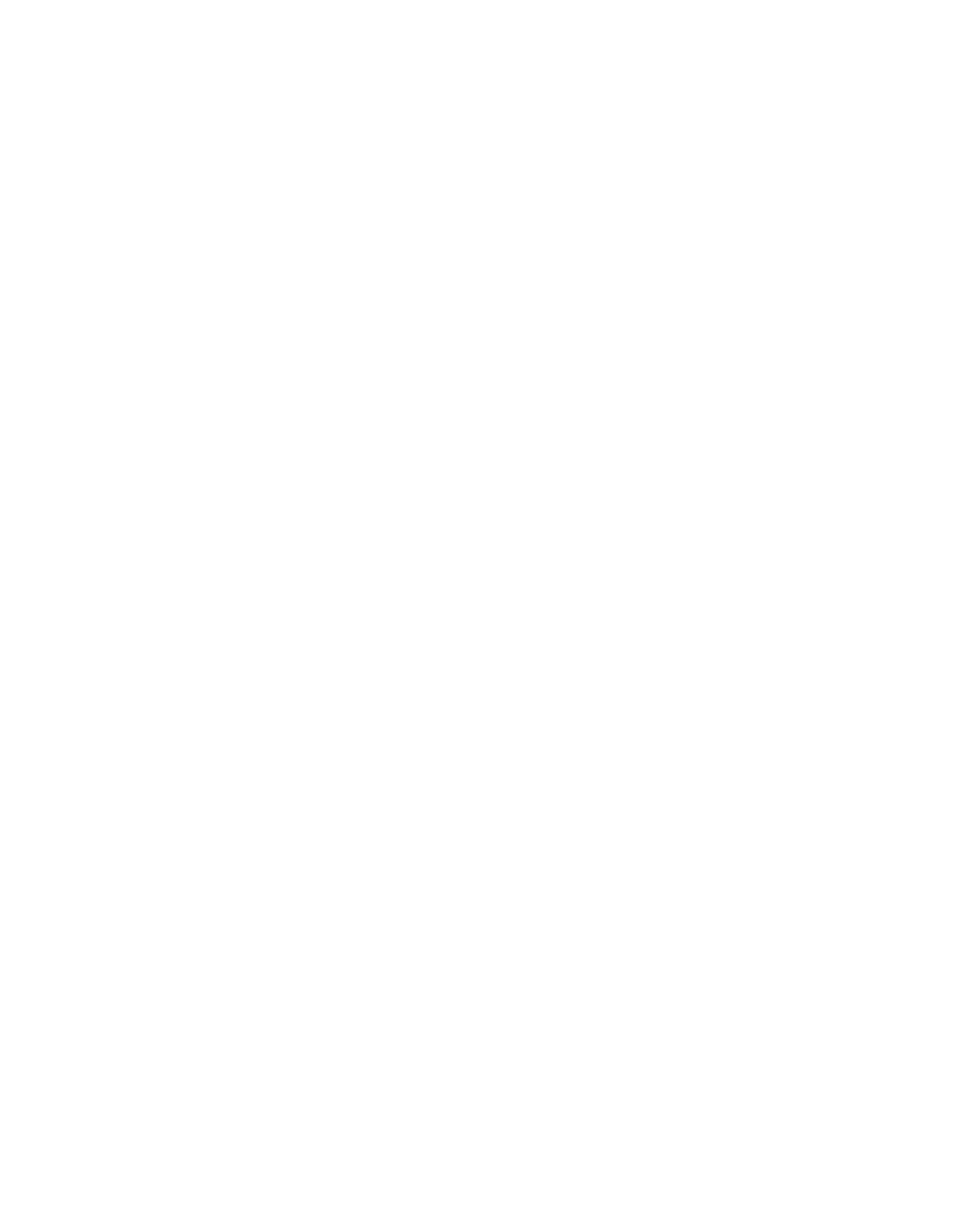# **CAD III TABLE OF CONTENTS**

| <b>UNIT</b> | <b>TITLE</b>                            | <b>Timeline</b> |
|-------------|-----------------------------------------|-----------------|
|             | Review of CAD & Career Preparation      | 4 Weeks         |
| 2           | <b>Advanced Mechanical Engineering</b>  | 6 Weeks         |
| 3           | Geometric Dimensioning & Tolerance      | 2 Weeks         |
| 4           | Advanced 3D Modeling & 3D Printing      | 8 Weeks         |
| 5           | Advanced Architecture & Survey Planning | 10 Weeks        |
| 6           | Commercial & Structural Design          | 10 Weeks        |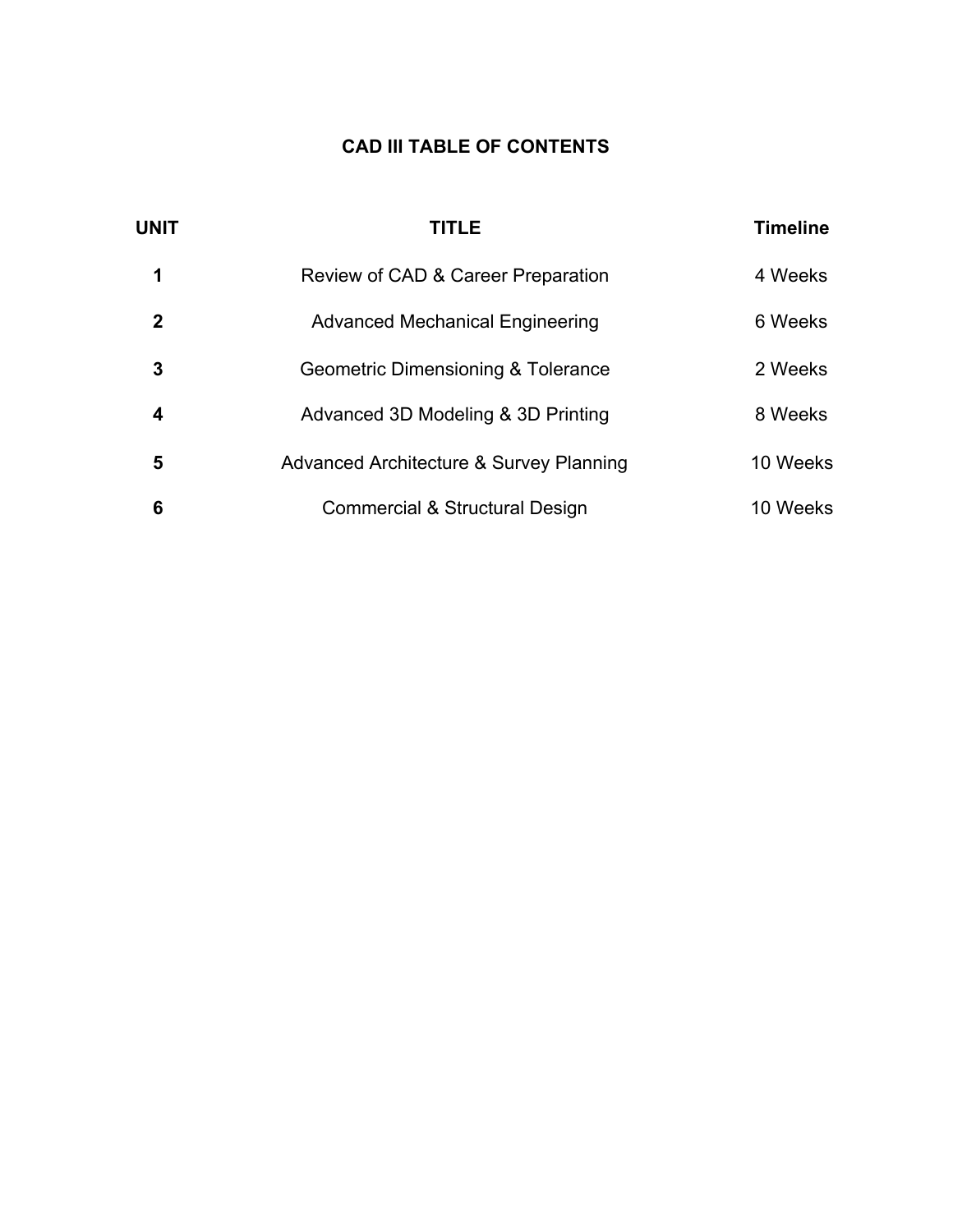#### **Course Name** CAD III

#### **Topic/Unit:**

Review of CAD and Career Preparation

### **Approximate # Of Weeks: 34 Weeks**

## **Essential Questions:**

- How do the rules of geometry affect a CAD drawing?
- Why should you use specific snap commands and dimensional constraints when controlling geometry in a drawing?
- How can geometric constraints be applied to increase efficiency in producing a drawing?
- What careers can one pursue with CAD experience, post High School and, post college?
- What skills are necessary to be successful in the work force?
- How does a portfolio help individuals obtain college acceptance and employment?

# **Upon completion of this unit students will be able to:**

- Understand the method of retrieving private files through the public network and have a positive approach to original design. (8.1.12.D.1)
- Draw and dimension 2D mechanical parts with increasing difficulty and apply shortcut functions in CAD. (8.2.12.C.5)
- Apply geometric concepts and constraints to advanced 2D drawings to solve technical problems. (M.G-MG.A.3)
- Demonstrate an understanding of mathematic principles as they relate to a CAD drawing. (M.G-MG.A.1)
- Use Boolean operations; extrude 2D drawing in to 3D models for the creation of a product. (8.2.12.D.3)
- Assess the advantages of mastering 2D CAD and 3D CAD systems in terms of skills and career paths. (9.2.12.C.3)
- Apply the design process in the creation of prototypes to solve real-life technical problems. (8.2.12.D.1)
- *●* Apply good elements of design when creating products. (9.3.12.AR‐VIS.2)
- Use arrays in the creation of objects with mutable incenses. (M.G-CO.A.5)
- *●* Understand how CAD and 3D modeling plays a critical role in designing solutions for STEM-related careers. (9.3.ST.4)
- Design three-dimensional models that have both function and form. (9.3.12.AR‐VIS.3)

#### **Interdisciplinary Standards Math**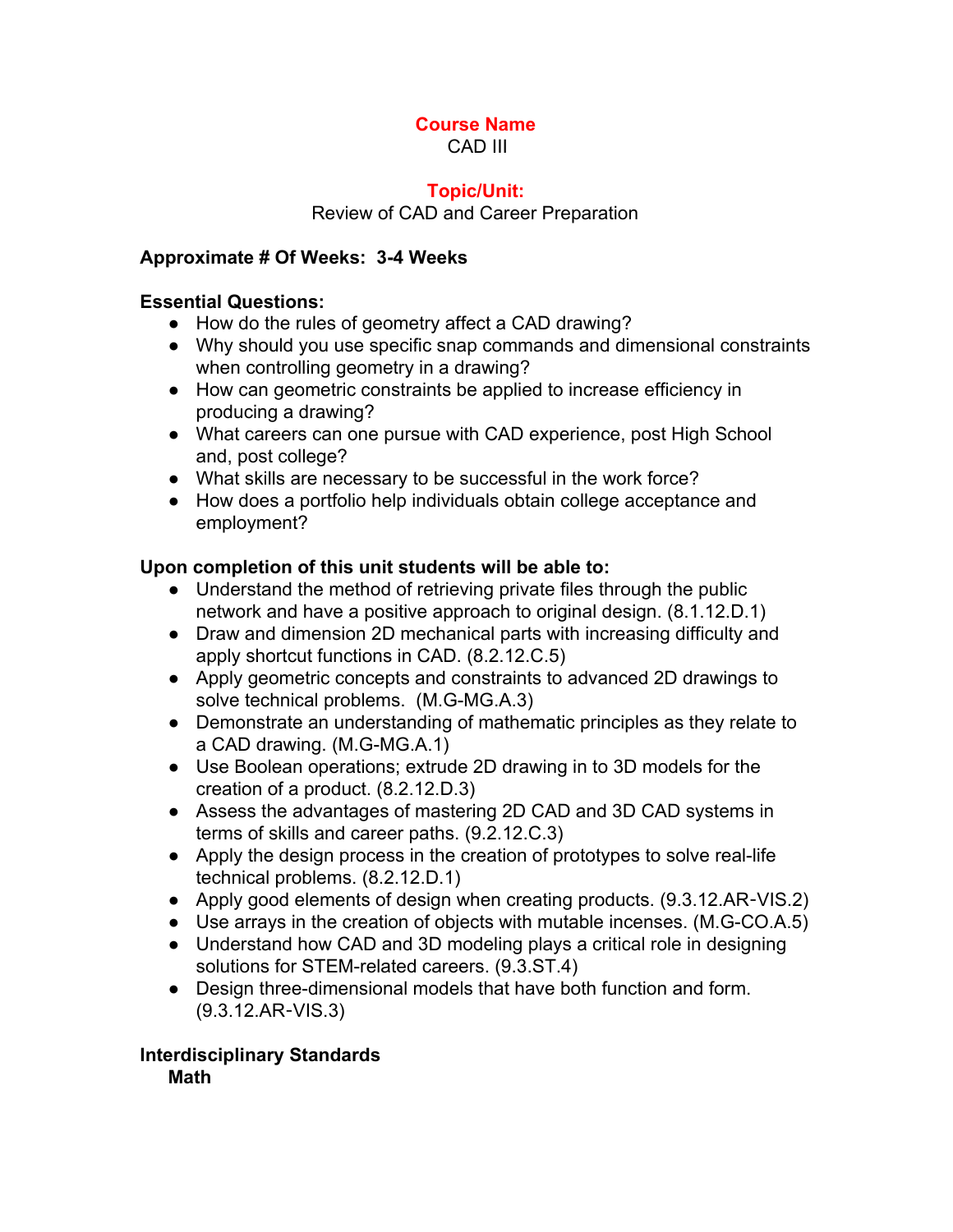- **M.G-CO.A.5:** Given a geometric figure and a rotation, reflection, or translation, draw the transformed figure using, e.g., graph paper, tracing paper, or geometry software. Specify a sequence of transformations that will carry a given figure onto another.
- M.G-MG.A.1: Use geometric shapes, their measures, and their properties to describe objects.
- **M.G-MG.A.3:** Apply geometric methods to solve design problems (e.g., designing an object or structure to satisfy physical constraints or minimize cost; working with typographic grid systems based on ratios).★

# **Technology**

- **8.1.12.D.1**: Demonstrate appropriate application of copyright, fair use and/or Creative Commons to an original work.
- **8.2.12.C.5:** Create scaled engineering drawings of products both manually and digitally with materials and measurements labeled.
- **8.2.12.D.1:** Design and create a prototype to solve a real world problem using a design process, identify constraints addressed during the creation of the prototype, identify trade-offs made, and present the solution for peer review.
- **8.2.12.D.3:** Determine and use the appropriate resources (e.g., CNC (Computer Numerical Control) equipment, 3D printers, CAD software) in the design, development and creation of a technological product or system.

# **21 st Century Life and Careers**

● **9.2.12.C.3:** Identify transferable career skills and design alternate career plans.

## **Career and Technical Education**

- **9.3.12.AR**‐**VIS.2:** Analyze how the application of visual arts elements and principles of design communicate and express ideas.
- **9.3.12.AR**‐**VIS.3:** Analyze and create two and three‐dimensional visual art forms using various media.
- **9.3.ST.4:** Understand the nature and scope of the Science, Technology, Engineering & Mathematics Career Cluster and the role of STEM in society and the economy.

### **Activities:**

- Students will review procedures for creating a CAD drawing.
- Students will create a series of 2D CAD drawing related to the previous years' drawings.
- Students will dimension drawings for size, location and accuracy.
- Students will apply shortcuts and snap operations to enhance their skills and efficiency when producing a CAD drawing.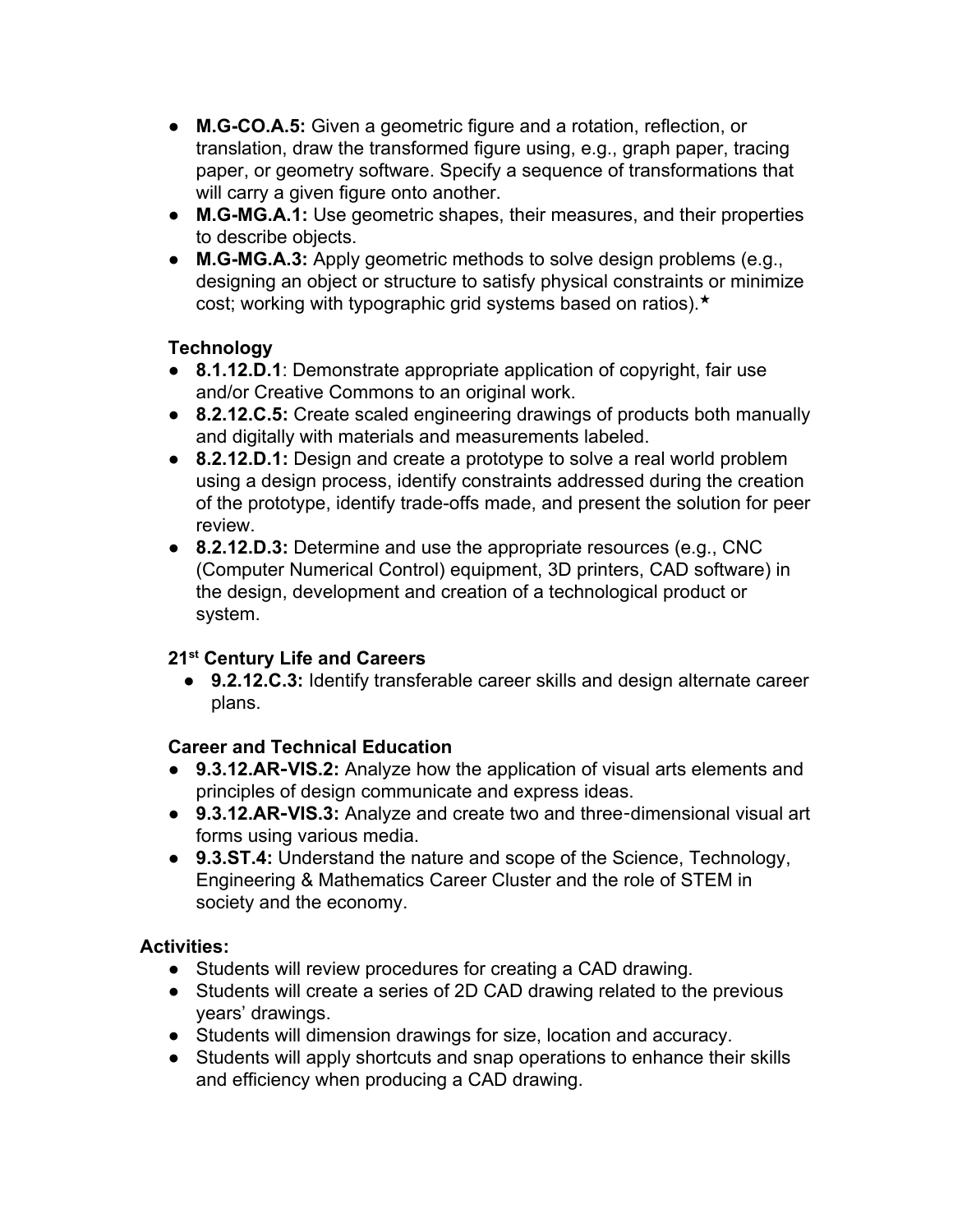- Students will use geometric constraints when producing advanced two-dimensional drawings.
- Students will extrude two-dimensional drawings into three-dimensional models.

## **STEAM Activity:**

- **●** Head Phone Stand: Design and create a headphone holder that has both form and function. It show allows for secure resting and while providing a high end design for the intended user. It must be made with the use of the 3D printer.
- **•** Sports equipment: Re-design a sporting equipment to enhance the safety of the players. (e.i. Concussion proof helmet, shock-absorbing foot wear.)

### **Enrichment Activities**:

- **●** Sample drawings for each assigned drawing will be used.
- **●** Drawings will be use to enhance student's knowledge of CAD operations.
- Drawings should use layers for centerlines, hidden lines, extension lines and dimensioning.
- Sample real life objects will be used to that the students are drawing.
- Tessellation: Students will design an original tessellation. This drawing will use the circular array function.
- Discussion on college portfolios and applications. Specific items to include in them.

### **Methods of Assessments/Evaluation:**

- Quizzes on measuring, dividing and decimal equivalencies.
- Questions of the day. (Commands, careers & computer stations)
- AutoCAD drawing quiz, and vocabulary quiz.
- Peer evaluation of drawings.
- Assessment rubrics to ensure drawings meet the requirements specified.
- **●** Students will be assessed on the accuracy and proper use of dimensions in their drawings.
- Students will complete assigned drawing by the determined due date.
- Students will keep a digital portfolio of their drawings.
- Students will make all necessary revisions for final flawless drawing to include in their digital portfolios.

### **Resources:**

- **●** Digital handouts of 2D drawings references
- **●** Textbooks: *Mechanical Drawing*, & *Technical Drawing*
- **●** Computers with AutoCAD and Inventor installed
- **●** Plotter/Printers
- **●** 3D printer
- **●** Projector and screen
- **●** Calculator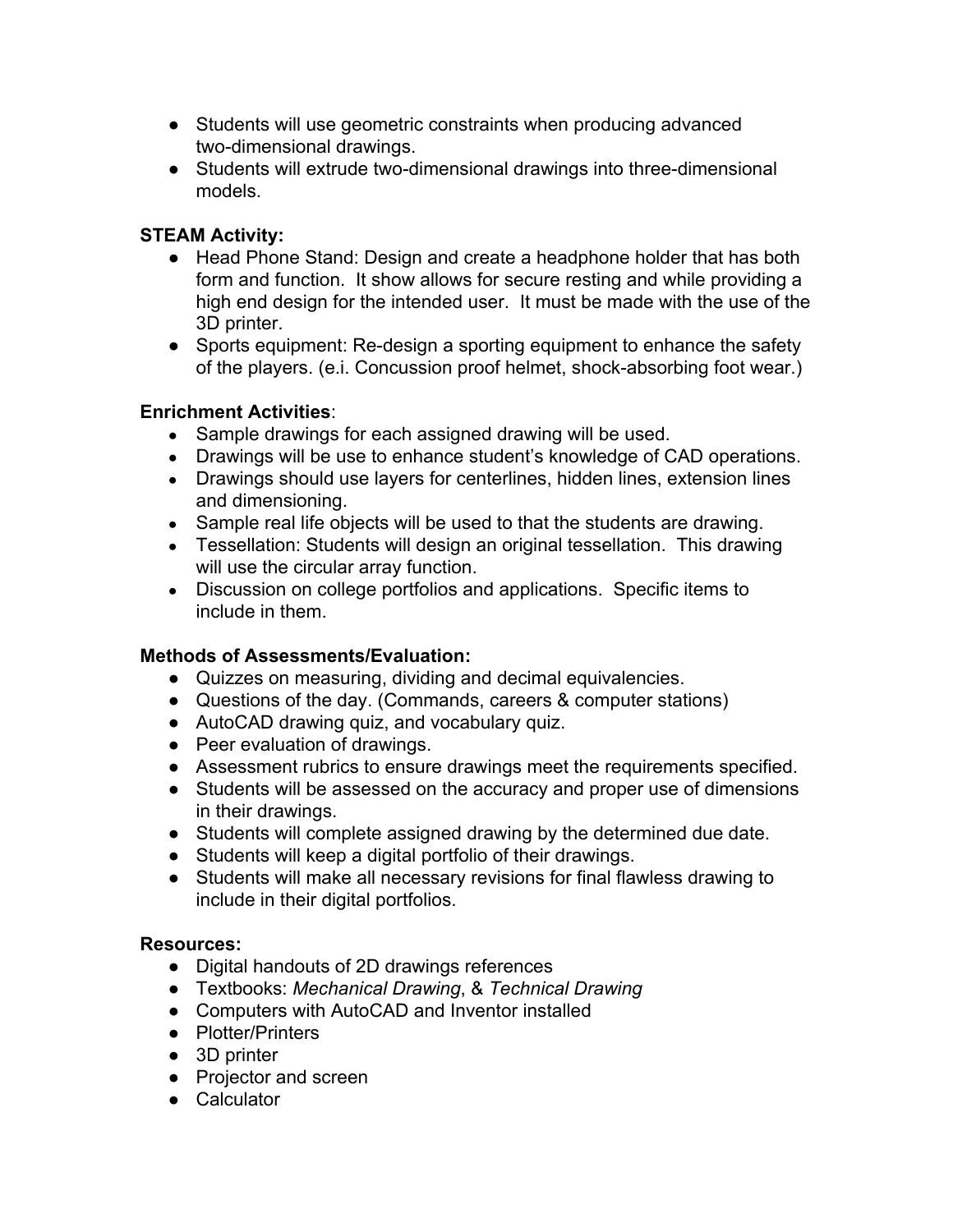- **●** Rulers
- **●** Calipers

# **Online Resources:**

● Mr. Shohen's page: http://www.glenridge.org/Page/3607 Headphone Stand:

- https://www.youtube.com/watch?v=j7ZwQa8vYnY
- http://www.tested.com/tech/accessories/1823-tips-to-make-your-own-awe some-headphone-stand/
- https://www.pinterest.com/pin/419538521512931785/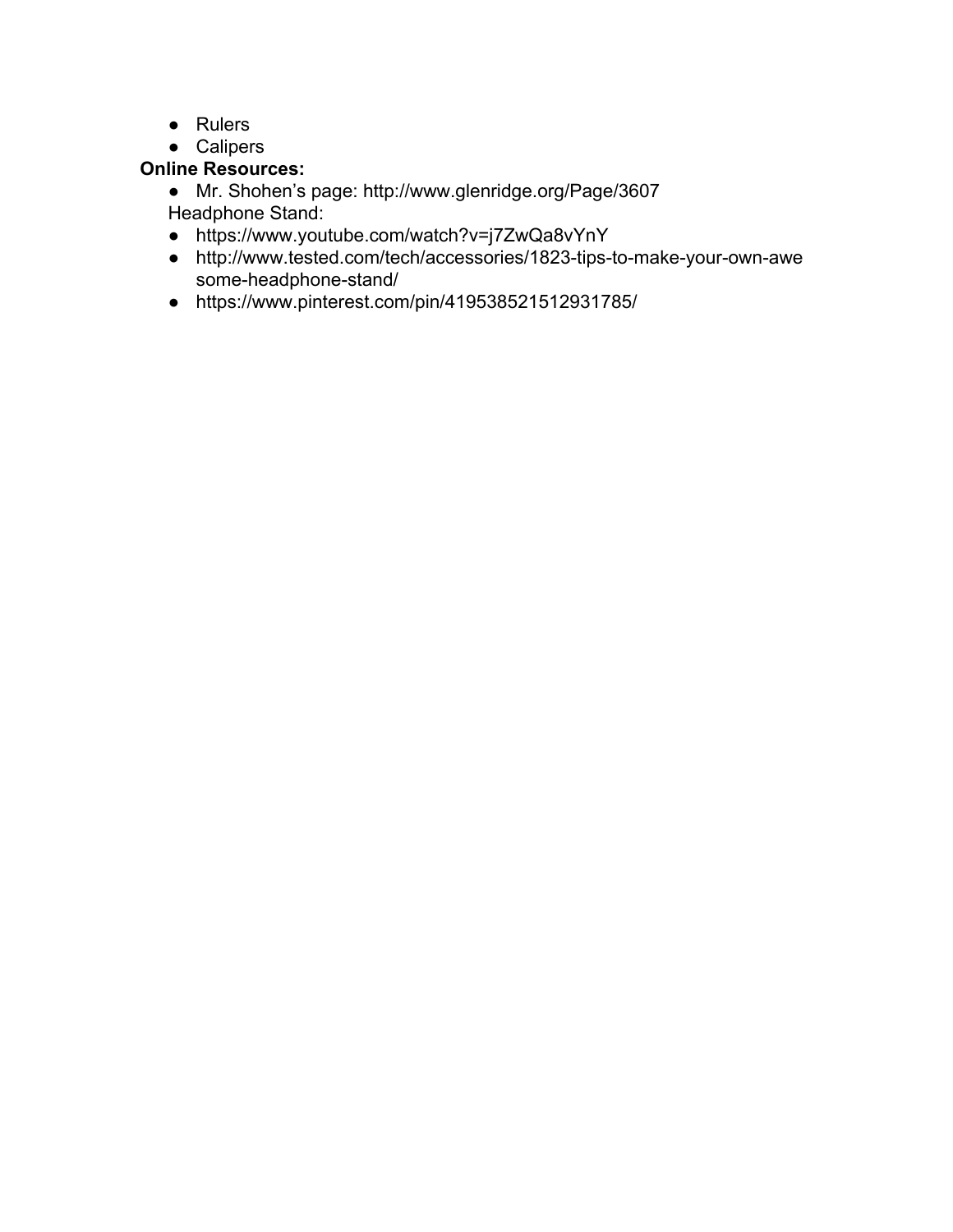#### **Course Name** CAD III

#### **Topic/Unit:**

#### Advanced Mechanical Engineering

#### **Approximate # Of Weeks: 56 Weeks**

#### **Essential Questions:**

- How has parametric modeling with advanced 3D software changed the drafting industries?
- Is there more than one way to set up a drawing?
- Is efficiency and speed more or less important that accuracy when creating 3D models?
- How can different techniques for assembly drawing be applied to increase efficiency?
- What kinds of object require an auxiliary view for surface representation?
- What are the advantages of creating multi-view and pictorial drawings when you can create three-dimensional models?
- How could a drawing with a minor error impact the manufacturing process?

### **Upon completion of this unit students will be able to:**

- $\bullet$  Create complex three-dimensional objects and produce, multi-view, isometric, full and half section drawings and dimension them. (8.2.12.C.5)
- Draw advanced 3D solid models using revolves, sweeps, lofts and arrays to produce accurate representations of objects. (9.3.12.AR‐VIS.3)
- Use parametric modeling software to transfer drawing from the textbook to the computer program. (8.2.12.D.3)
- Create industrial drawings for the manufacturing of a part or product. (9.3.MN.6)
- Build technical vocabulary by understanding key terms used in CAD and geometry. (M.G-MG.A.1)
- Design and manufacture a prototype of a product and provide a description of how the product could be manufactured. (8.2.12.D.1)
- Draw real life objects that can be full and half sectioned by using cut planes. (M.G-GMD.B.4)
- Draw real life technical objects that are on non-perpendicular angles. (9.3.MN.6)

#### **Interdisciplinary Standards Math**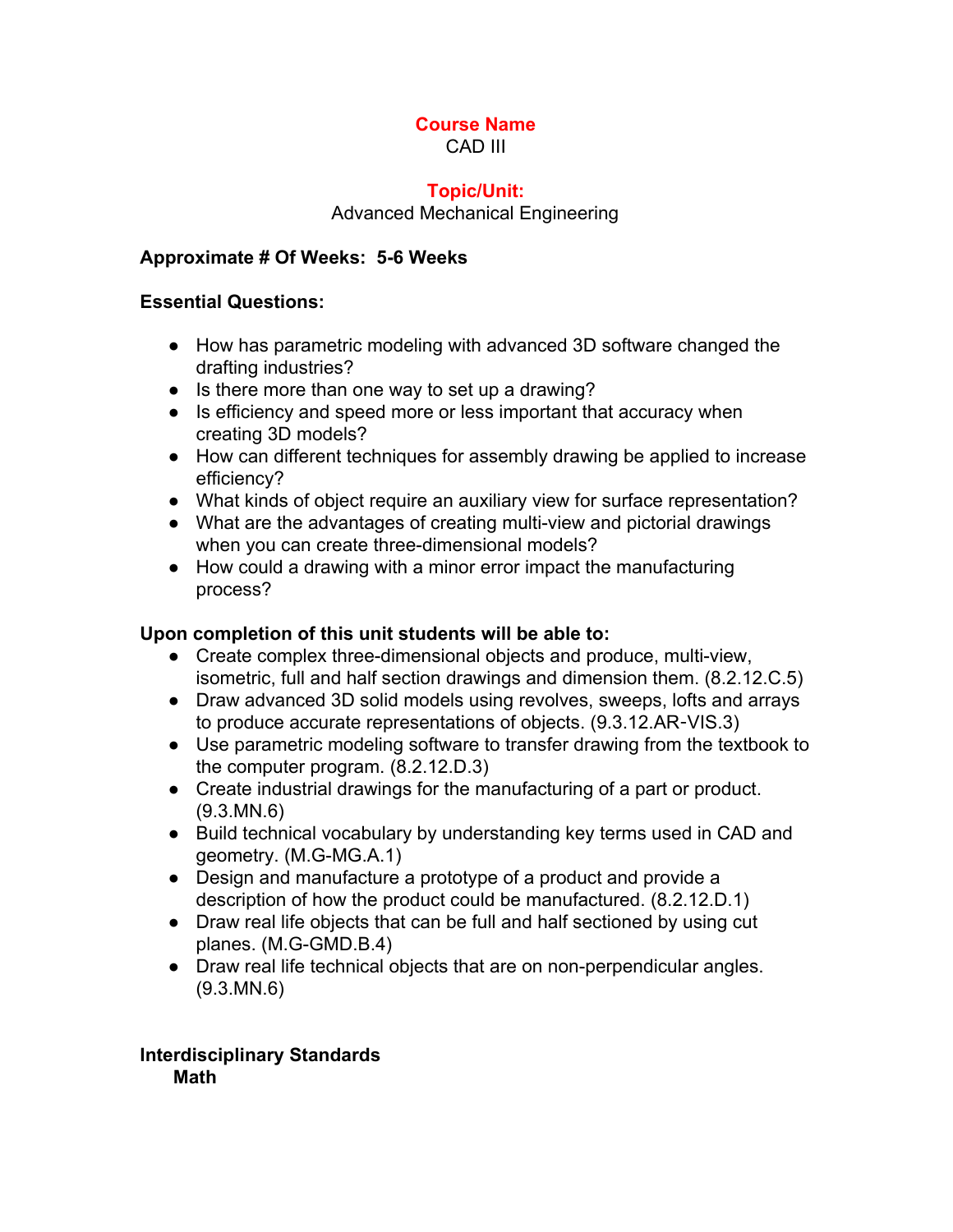- M.G-GMD.B.4: Identify the shapes of two-dimensional cross-sections of three-dimensional objects, and identify three-dimensional objects generated by rotations of two-dimensional objects.
- M.G-MG.A.1: Use geometric shapes, their measures, and their properties to describe objects.

# **Technology**

- **8.2.12.C.4:** Explain and identify interdependent systems and their functions.
- **8.2.12.C.5:** Create scaled engineering drawings of products both manually and digitally with materials and measurements labeled.
- **8.2.12.D.1:** Design and create a prototype to solve a real world problem using a design process, identify constraints addressed during the creation of the prototype, identify trade-offs made, and present the solution for peer review.
- **8.2.12.D.3:** Determine and use the appropriate resources (e.g., CNC (Computer Numerical Control) equipment, 3D printers, CAD software) in the design, development and creation of a technological product or system.

# **Career and Technical Education**

- **9.3.12.AR**‐**VIS.3:** Analyze and create two and three‐dimensional visual art forms using various media.
- **9.3.MN.6:** Demonstrate workplace knowledge and skills common to manufacturing.

# **Activities:**

- Students will create a series of CAD drawings containing multi-views, isometric, full and half section, and auxiliary drawings
- Finish the sketch and extrude to a three dimensional object.
- Add concentric and linear holes by applying the hole tool.
- Students will use parametric modeling software to draw sectional vies of objects with increasing difficulties.
- Students will use parametric modeling software to draw auxiliary projections of objects with increasing difficulties.
- Multi-View CAD Drawings: Students will recreate multi-view drawings from a drafting textbook to include in their portfolio. Each drawing will be dimensioned using proper dimensioning rules.

# **STEAM Activities:**

**●** Aviation Design: The students will design detailed drawing of an aeronautic object using multi view projection and dimensioning.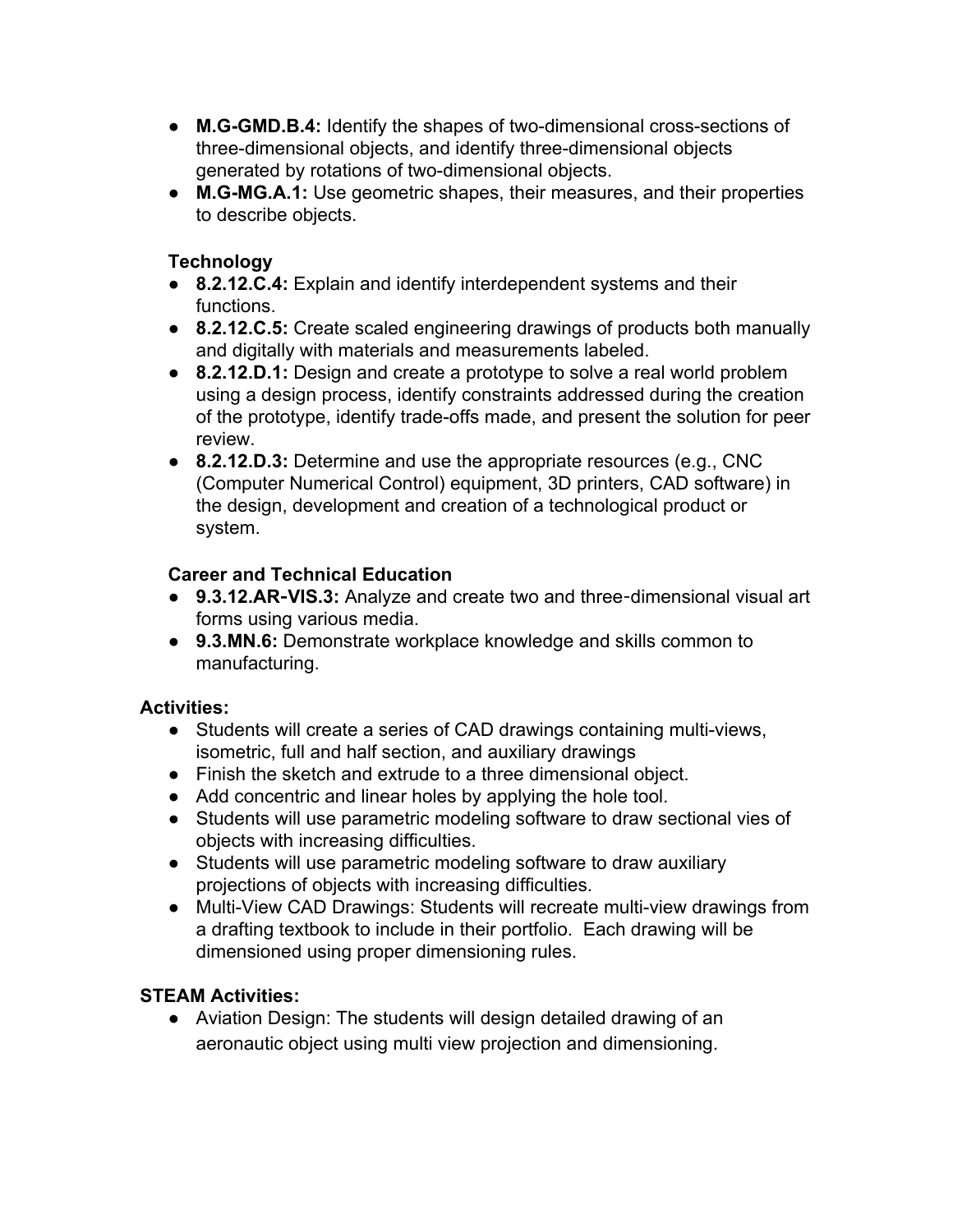● Chess Set: Use advanced techniques in Inventor to create a 3D chess set with a design theme. Use revolves, sweeps, lofts and mesh modeling to create the figures.

#### **Enrichment Activities**:

- Sample drawings for each assigned project and each assigned drawing.
- Sample real life objects for the students to draw.
- The Paramedic Modeling text can be used for basic tutorials of how to draw advanced three- dimensional parts.
- Pats can be drawn from the Parametric Modeling Text or the Engineering Drawing and design Text.
- Each drawing should be dimensioned using proper dimensioning rules.
- Drawings should allow students to become efficient with the process of creating a 2D sketch and extruding the sketch to 3D.

#### **Methods of Assessments/Evaluation:**

- Applying parametric modeling for an original design.
- Quizzes on mechanical fasteners and standards.
- Assessment rubrics to ensure drawings meet the requirements specified.
- **●** Students will be assessed on the accuracy and proper use of dimensions in their drawings.
- Students will complete assigned drawing by the determined due date.
- Students will keep a portfolio of their drawings.
- Students will make all necessary revisions for final flawless drawing to include in their digital portfolios.

#### **Resources:**

- **●** Digital handouts of drawings and procedures.
- **●** Parametric Modeling Textbook.
- **●** Textbooks: *Mechanical Drafting*, *Technical Drawing*: *Engineering Drafting And Design.*
- **●** Computers with AutoCAD and Inventor installed
- **●** Plotter/Printers
- **●** 3D printer
- **●** Projector and screen
- **●** Calculator
- **●** Rulers
- **●** Calipers

### **Online Resources:**

- Mr. Shohen's page: http://www.glenridge.org/Page/3607 Chess Set:
	- **●** https://www.youtube.com/watch?v=z7xv9bUXAVc
	- **● https://www.youtube.com/watch?v=TiPN6NyfcsU**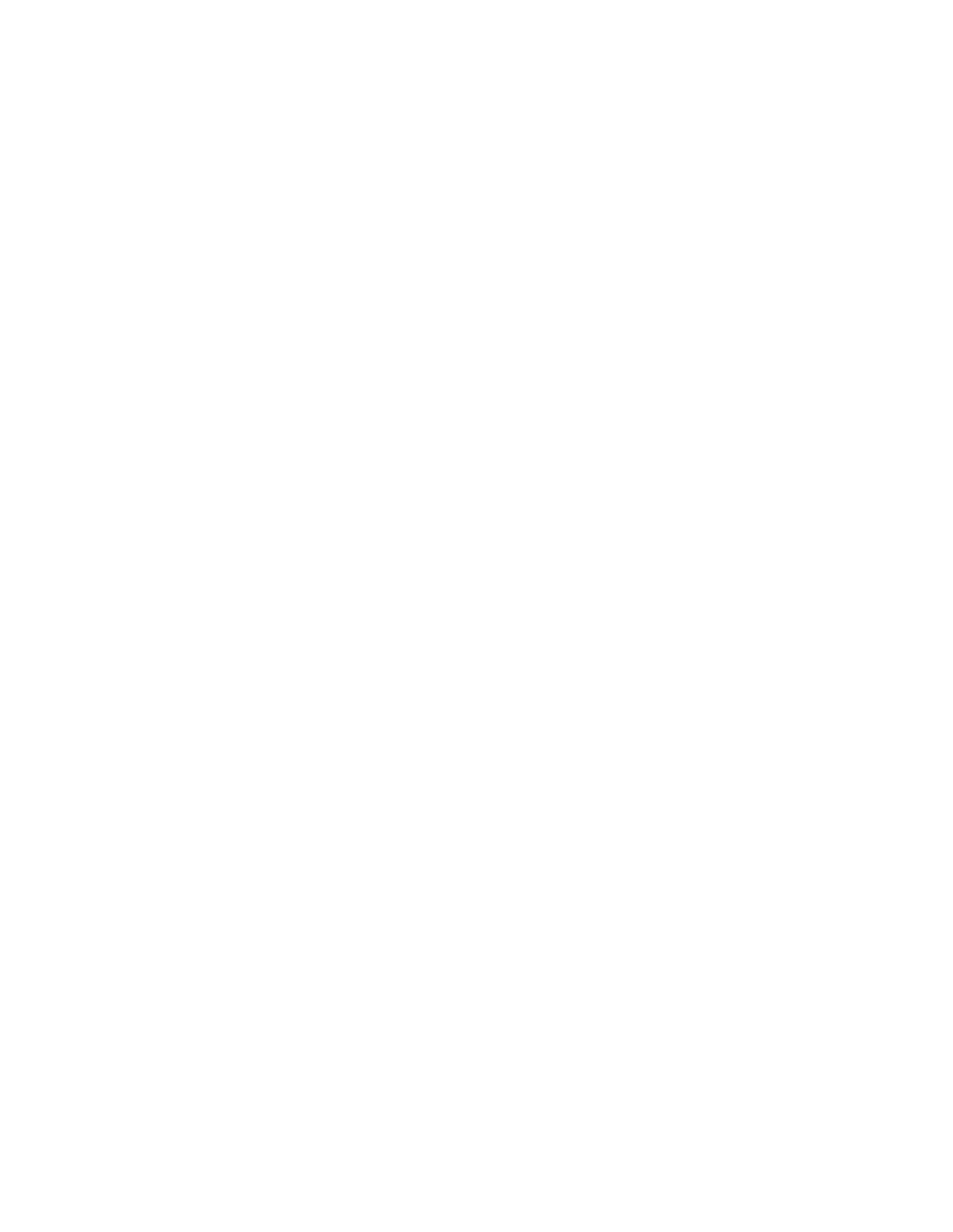## CAD III

# **Topic/Unit:**

Geometric Dimensioning and Tolerance

#### **Approximate # Of Weeks: 12 Weeks**

#### **Essential Questions:**

- What general guidelines must be followed when applying dimensions?
- How are manufactures and designers affected by the demission and tolerance methods?
- Is true position theoretically an exact location for finding features on a drawing?
- What would happen if dimensions were exact with no tolerance?
- How does dimensioning affect the cost of products?
- How can dimensioning and tolerance be applied to cases and packaging to reduce waste materials?

### **Upon completion of this unit students will be able to:**

- Create and extrude 3D mechanical sub-assemblies and assemblies with parts lists and dimensions. (8.2.12.C.5)
- Draw and assemble 3D solid models from several smaller parts by aligning planes mating surfaces and inserting shafts and hardware. (8.2.12.C.4)
- Import or create fasteners for mechanical assemblies. (9.3.12.AC-DES.8)
- Apply notes for type of hard ware and thread sizes. (9.3.MN.6)
- Create threads by using the coil cut command to create screws, bolts and mating nuts using the reverse coil cut command. (9.3.MN.6)
- Design and prototype products that use threads and coils. (8.2.12.D.3)
- Create sheet metal parts though the use of surface development.  $(M.G-MG.A.1)$
- Assign materials to parts and create a materials list for exploded views of assemblies. (8.2.12.C.5)
- Produce mechanical motion and part interaction by creating surface contacts. (9.3.ST.1)
- Determine the amount of tolerance accumulation in a simple assembly.  $(M.G-MG.A.3)$
- Communicate with peers to design an original mechanical device or re-create an existing mechanical device. (8.2.12.D.1)

### **Interdisciplinary Standards**

### **Math**

• M.G-MG.A.1: Use geometric shapes, their measures, and their properties to describe objects.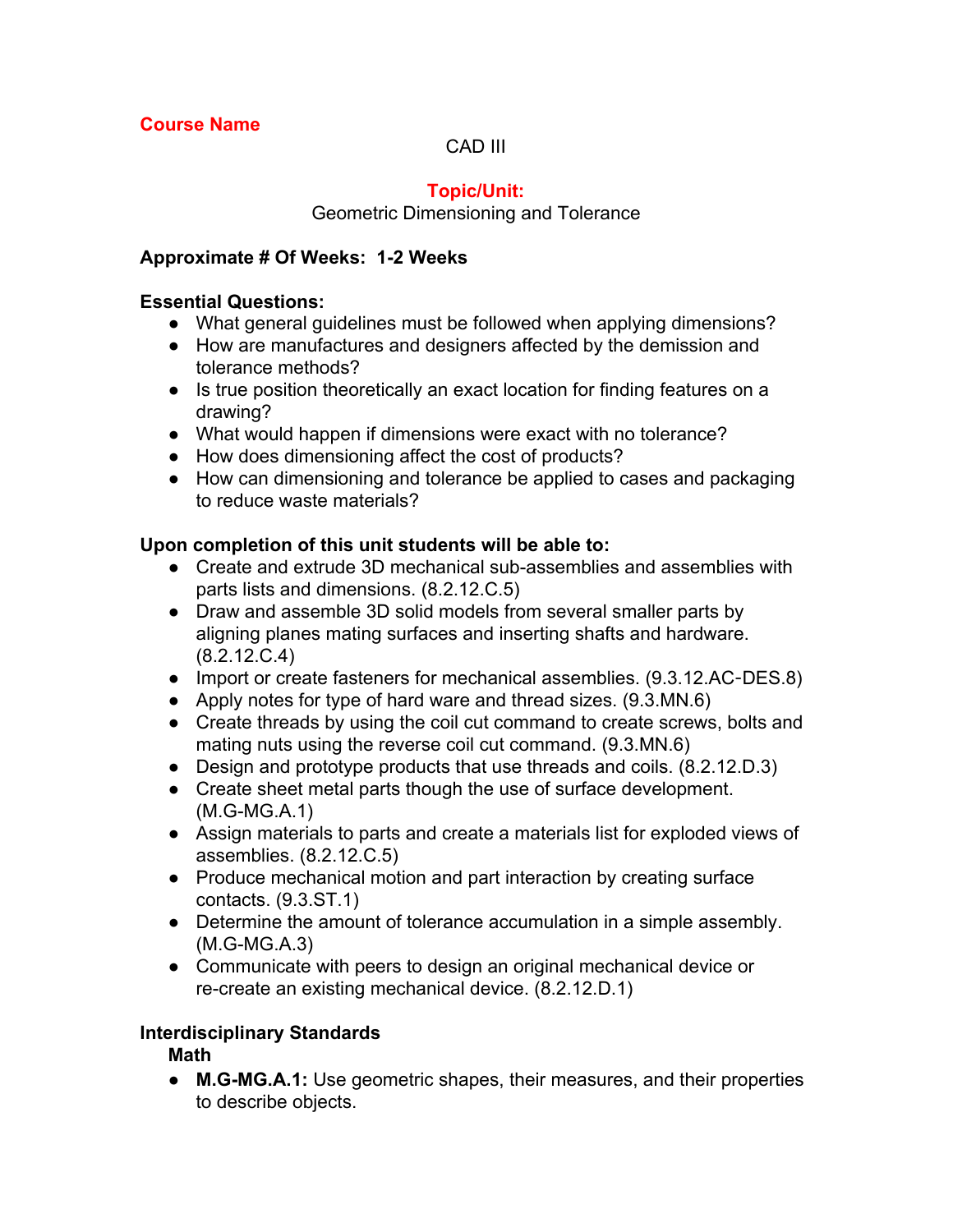● **M.G-MG.A.3:** Apply geometric methods to solve design problems (e.g., designing an object or structure to satisfy physical constraints or minimize cost; working with typographic grid systems based on ratios).★

## **Technology**

- **8.2.12.C.4:** Explain and identify interdependent systems and their functions.
- **8.2.12.C.5:** Create scaled engineering drawings of products both manually and digitally with materials and measurements labeled.
- **8.2.12.D.1:** Design and create a prototype to solve a real world problem using a design process, identify constraints addressed during the creation of the prototype, identify trade-offs made, and present the solution for peer review.
- **8.2.12.D.3:** Determine and use the appropriate resources (e.g., CNC (Computer Numerical Control) equipment, 3D printers, CAD software) in the design, development and creation of a technological product or system.

### **Career and Technical Education**

- 9.3.12.AR-VIS.3: Analyze and create two and three-dimensional visual art forms using various media.
- **9.3.12.AC**‐**DES.8:** Apply standards, applications and restrictions pertaining to the selection and use of construction materials, components and assemblies in the project design.
- **9.3.MN.6:** Demonstrate workplace knowledge and skills common to manufacturing.
- **9.3.ST.1:** Apply engineering skills in a project that requires project management, process control and quality assurance.

### **Activities:**

- Students will create a series of CAD drawings containing multi-views, assemblies, and exploded views.
- Students will become acquainted with reading and understanding fasteners, materials, and standards as they relate to manufacturing of parts.
- Students will use modeling software to create advanced 3D parts of increasing difficulty with concern for geometric tolerance.
- Students will use 3D CAD to produce plastic mating parts for fabrication.
- Students will use 3D CAD to produce sheet metal parts and layouts.
- Students will create parts with threads using ANSI standards.

# **STEAM Activities:**

Clock It: Students will design a mechanical gear clock for the 3D printer or a 3D sculpture to add a clock inset or mechanical hand movement. Students will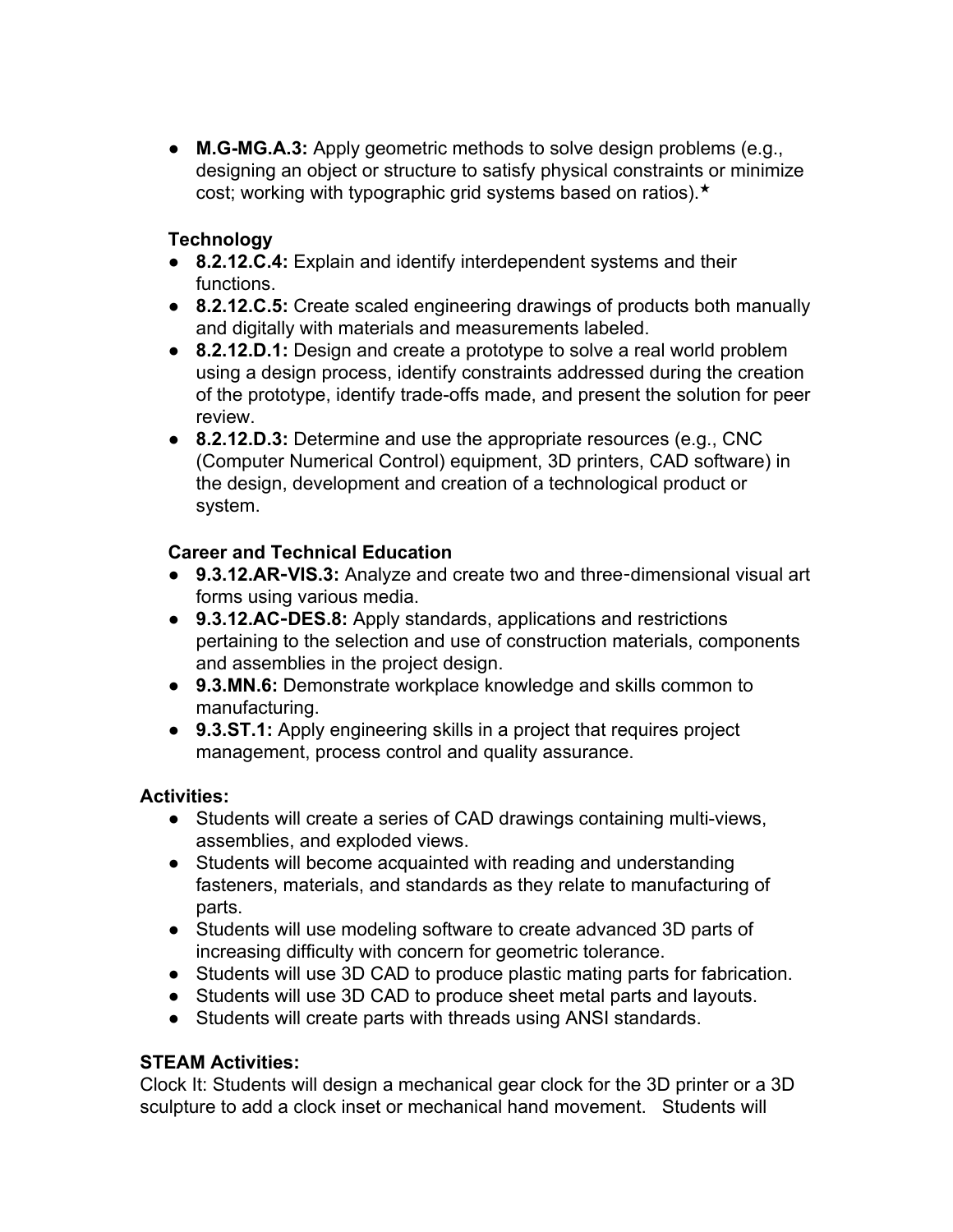focuses on creating parts with proper geometric tolerance to allow for interaction between other corresponding parts.

Wood Mechanical Assembly: As part of a team the students will choose a wooden mechanical device that can produce motion. The device can be recreated by using existing dimensions from a book or plan. The students will use 3D modeling software to draw parts individually to be assembled as a team. The final presentations should include orthographic views, an Isometric view, exploded assembled view with a parts list and an animation with a presentation of the working device. The device can be printed using the three-dimensional printer as a fully functional part or to be assembled using hardware.

### **Enrichment Activities**:

- The *Paramedic Modeling* text can be used for basic tutorials of how to draw advanced three-dimensional parts using the boss feature command.
- Pats can be drawn from the *Parametric Modeling* Text or the *Engineering Drawing and Design* Text.
- Students can recreate parts form the *Parametric Modeling* Text or the *Engineering Drawing and Design* text to be assembled and include in their portfolio. Each drawing should be dimensioned and tolerances should be placed using proper dimensioning rules.
- 3D Modeling competition: See Synergis for current competition: http://www.synergis.com/industries/education
- Extreme Re-Design 3D printing Challenge: The students will re-design an existing product to enhance its capabilities. Students can also invent a new product.

http://www.stratasys.com/industries/education/extreme-redesign

### **Methods of Assessments/Evaluation:**

- **●** Assembly quiz, quizzes on terminology use assembly views, and questions from text.
- ANSI quiz on threads.
- Assessment rubrics to ensure drawings meet the requirements specified.
- **●** Students will be assessed on the accuracy and proper use of dimensions in their drawings.
- Students will complete assigned drawing by the determined due date.
- Students will keep a portfolio of their drawings.
- Students will make all necessary revisions for final flawless drawing to include in their digital portfolios.

#### **Resources:**

- **●** Digital handouts of drawings and procedures.
- **●** Parametric Modeling Textbook. *Parametric Modeling with Autodesk*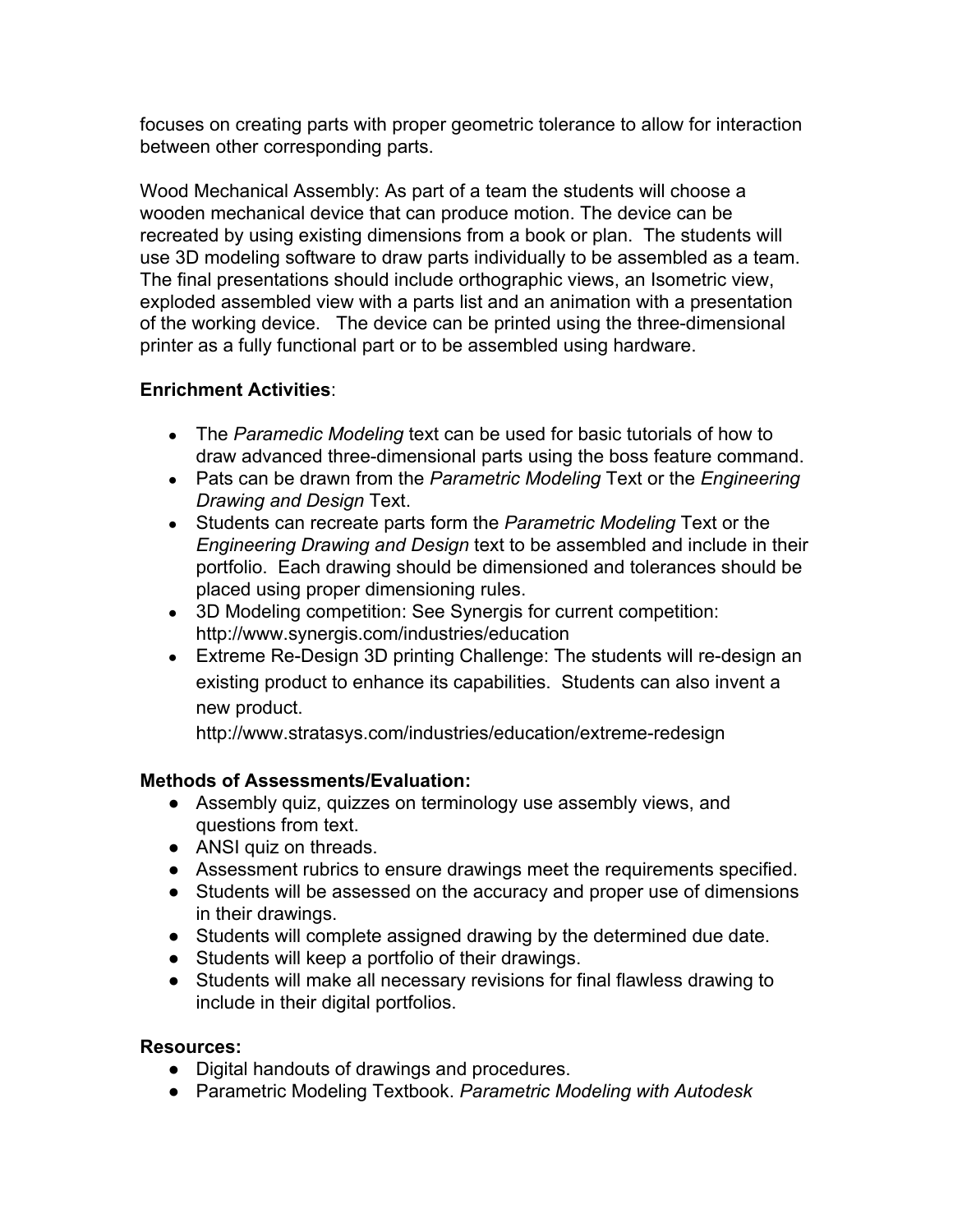*Inventor*

- **●** Textbooks: *Mechanical Drafting*, *Technical Drawing*: *Engineering Drafting And Design.*
- **●** Computers with AutoCAD and Inventor installed
- **●** Plotter/Printers
- **●** 3D printer
- **●** Projector and screen
- **●** Calculator
- **●** Rulers
- **●** Calipers

# **Online Resources:**

- Mr. Shohen's page: http://www.glenridge.org/Page/3607 Clock:
- https://www.youtube.com/watch?v=I9BgXWP1Jag
- https://pinshape.com/items/1128-3d-printed-number-clock-frame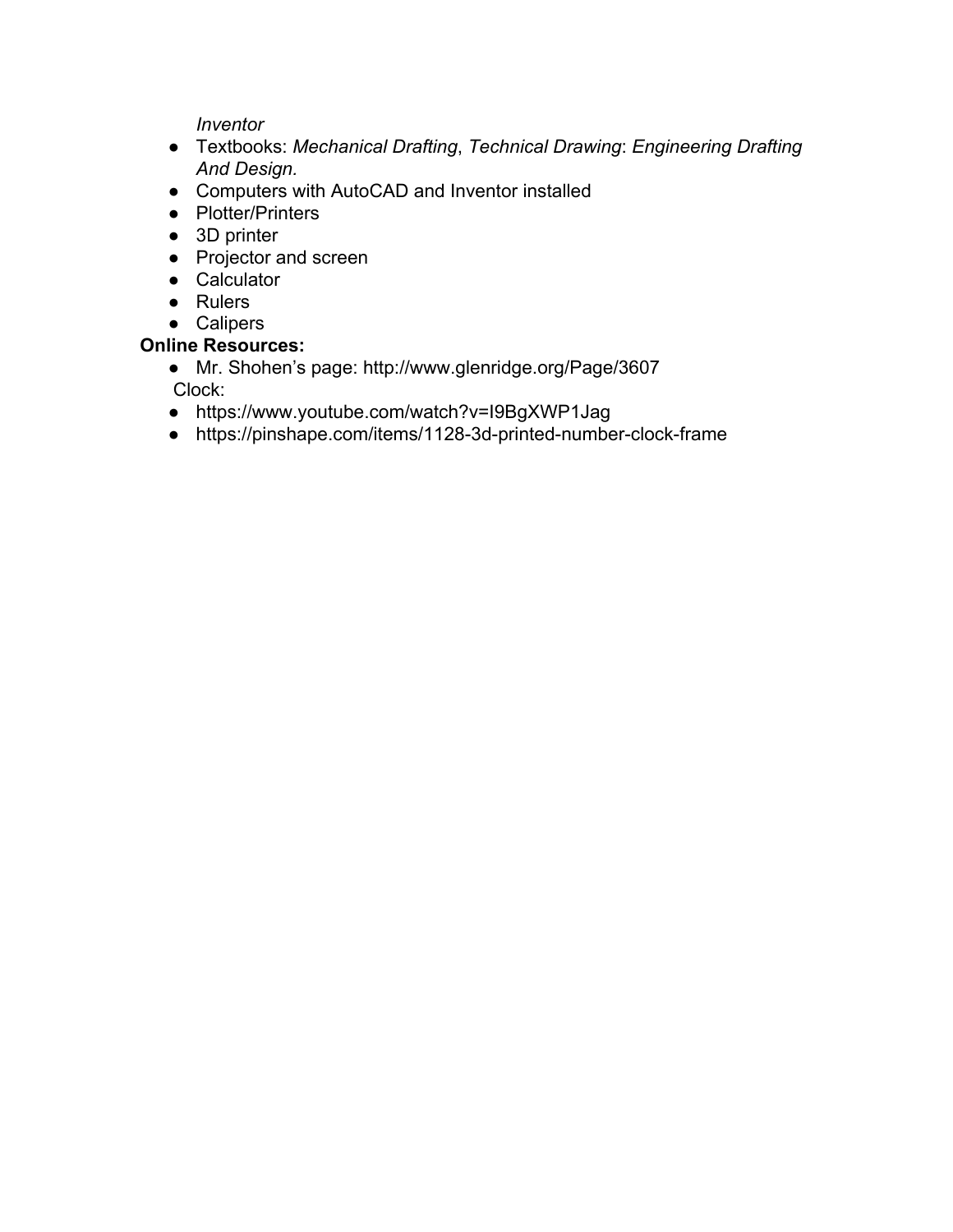#### **Course Name** CAD III

# **Topic/Unit:**

# Advanced 3D Modeling & 3D Printing

## **Approximate # Of Weeks: 78 Weeks**

## **Essential Questions:**

- Why skills are needed for designing advanced mechanical parts?
- How can a designed enhance their ability by using 3D modeling and 3D printing in the creation of mechanical parts and systems?
- How is redesigning during the manufacturing process improved with the use of history-based part modification?
- How do engineers use contact presentations to show the interactions between parts?
- How can 3D printed models be used as a prototypes and finished products?

# **Upon completion of this unit students will be able to:**

- Use plans or design plans to create complex 3D moles for mechanical systems. (8.2.12.C.4)
- Export parts for the 3D printer and evaluate their interaction. (9.3.MN.6)
- Create products following guidelines for 3D modeling competitions. (8.2.12.D.3)
- Create parts with advanced features such as lofts, sweeps, coils, engraving, embossing and decaling. (9.3.12.AR‐VIS.3)
- Create appropriate views, exploded views and a parts list for assembly drawings and produce balloons for individual parts for presentation purposes. (8.2.12.C.5)
- Demonstrate mathematics knowledge and skills required to produce a mechanical motion through an assembly working drawing. (M.G-MG.A.3)
- Develop and deliver a presentations using CAD software to engage and inform audiences. (9.3.ST.1)
- Work with a team to establish goal and set a timeline to complete the assigned drawings and project. (8.2.12.D.1)

# **Interdisciplinary Standards**

# **Math**

● **M.G-MG.A.3:** Apply geometric methods to solve design problems (e.g., designing an object or structure to satisfy physical constraints or minimize cost; working with typographic grid systems based on ratios).★

# **Technology**

● **8.2.12.C.5:** Create scaled engineering drawings of products both manually and digitally with materials and measurements labeled.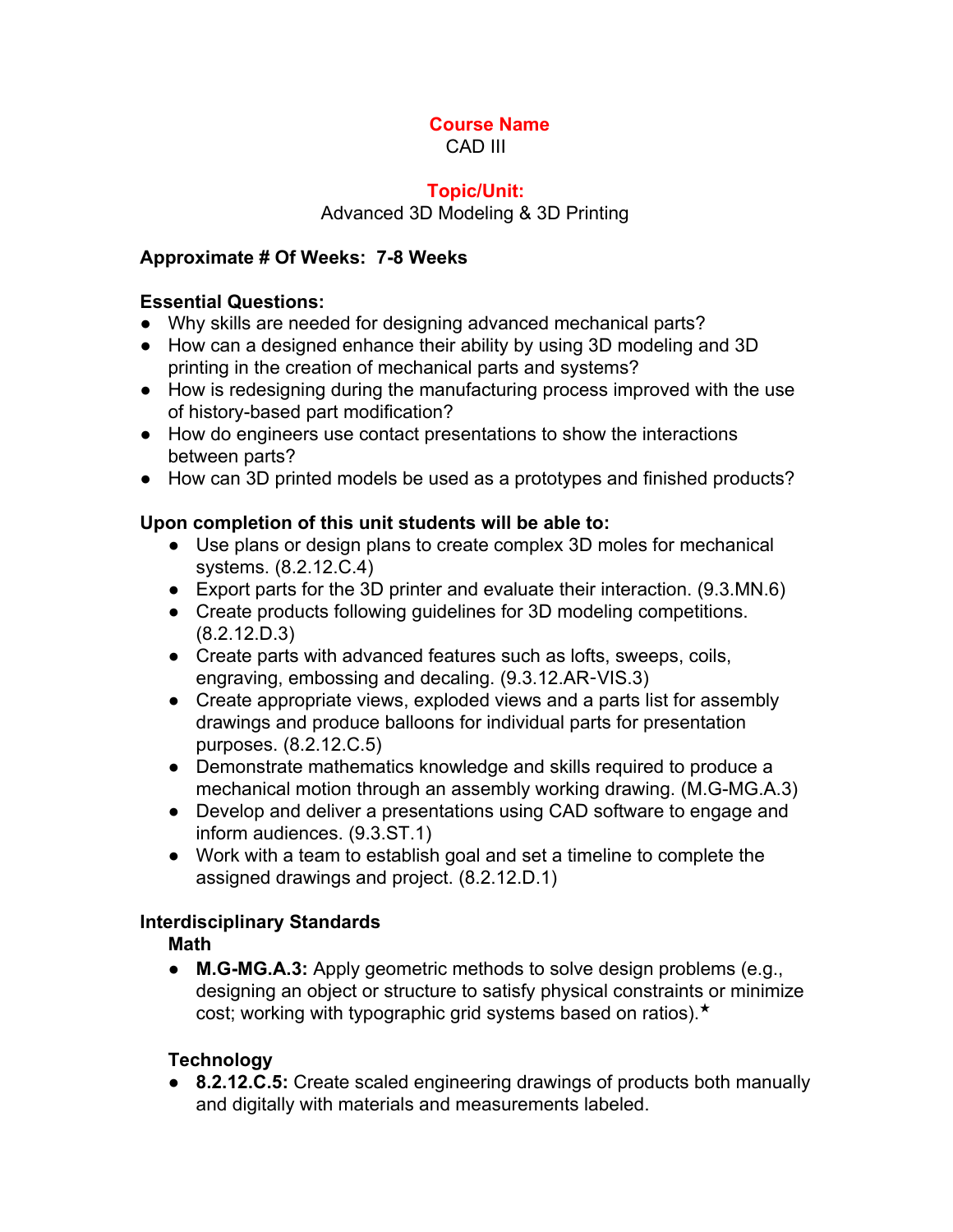- **8.2.12.C.6:** Research an existing product, reverse engineer and redesign it to improve form and function.
- **8.2.12.D.1:** Design and create a prototype to solve a real world problem using a design process, identify constraints addressed during the creation of the prototype, identify trade-offs made, and present the solution for peer review.
- **8.2.12.D.3:** Determine and use the appropriate resources (e.g., CNC (Computer Numerical Control) equipment, 3D printers, CAD software) in the design, development and creation of a technological product or system.

# **Career and Technical Education**

- **9.3.12.AR**‐**VIS.3:** Analyze and create two and three‐dimensional visual art forms using various media.
- **9.3.ST.1:** Apply engineering skills in a project that requires project management, process control and quality assurance.
- **9.3.MN.6:** Demonstrate workplace knowledge and skills common to manufacturing.

# **Activities:**

- Students will work in groups to create an assembly working drawing of advanced mechanical devices with several motions.
- **●** Students will use CAD software to assemble each part and create working drawings.
- **●** Students will use CAD software to produce an exploded assembly view of the device. Each part should be numbered with balloons.
- **●** Students will create a parts list on the final drawing.
- **●** Students will test the operation of their device by using the contact solver.
- **●** Students will present the drawing though animation of the working parts and a final print using the dimension three-dimensional printer.

# **STEAM Activities:**

- Cam motion device: Students will design a device that uses a cam or camshaft to crate mechanical motion. (Example: Marble Mover with a cam or automata mechanical toy.)
- **●** Assembly Modeling: As part of a team the students will choose a mechanical device that can produce several motions. Students can pre order advanced plans for this unit. Example drawings: Combination lock, Mechanical or cam toy, gear clock, marble mover, engine, bike or fishing real.The device can be recreated by using calipers or existing dimensions from a textbook or plan. The students will use 3D modeling software to draw parts individually to be assembled as a team. The final presentations should include orthographic views, Sectional or auxiliary views, an Isometric view, exploded assembled view with a parts list and an animation with a presentation of the working device. The device can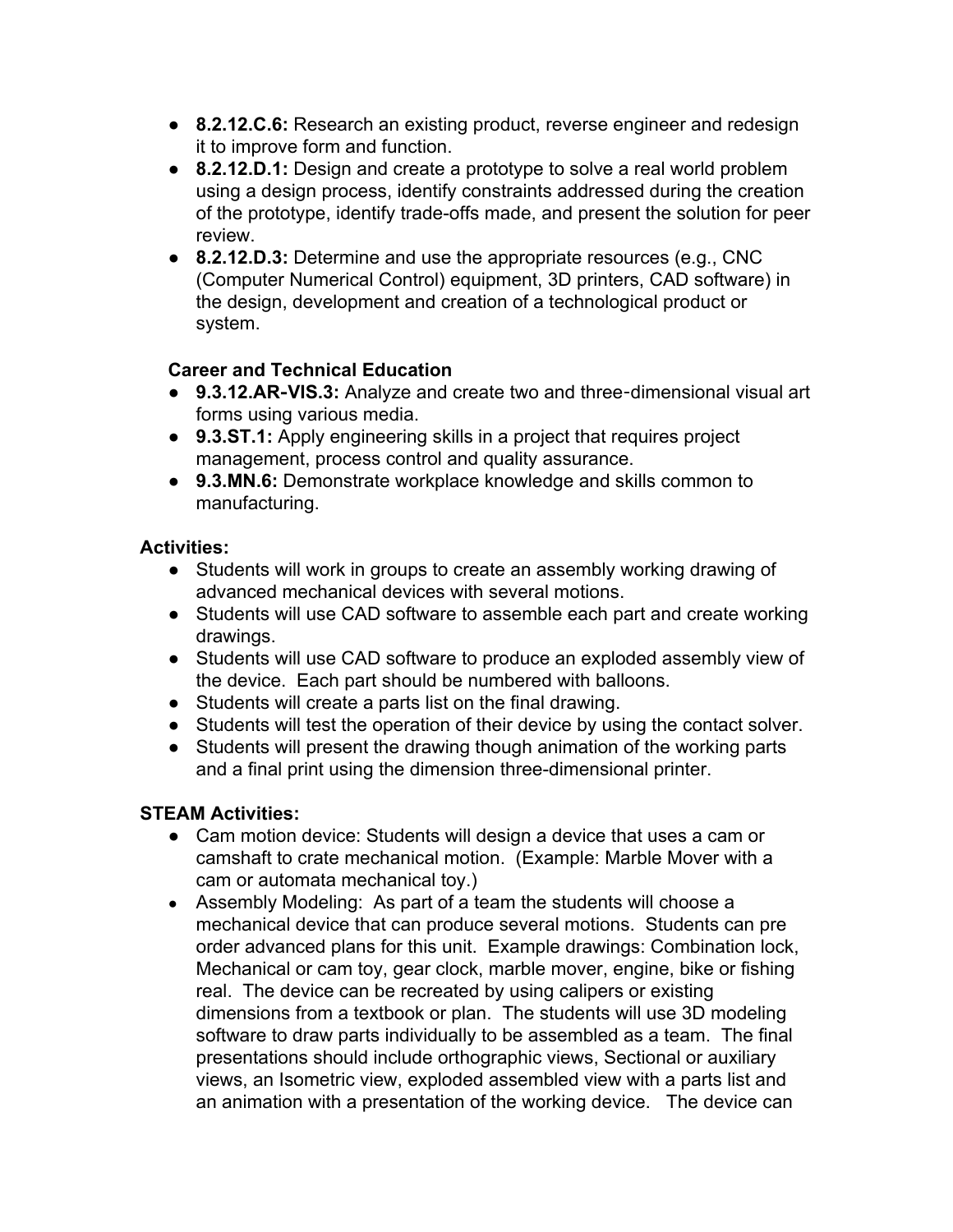be printed using the three-dimensional printer as a fully functional part or to be assembled using hardware.

• Mechanical devices can incorporate an electric motor to show motion for the prototype.

#### **Enrichment Activities**:

- Sample drawings for each assigned project and each assigned drawing.
- Sample real life objects for the students to draw.
- Drawings should allow students to become familiar with assembling parts and creating presentation of animation and exploded views.
- **●** Drawings should allow students to become familiar with the process of creating a mechanical part with motion
- **●** Wind Turbine Parts: The students can use the parts drawn from the previous unit to be assembled in order to create a wind turbine. The wind turbines can be placed in a presentation in order show basic motion of parts.

### **Methods of Assessments/Evaluation:**

- **●** Practical quiz on mechanical assembly and contact solver using prepared components.
- Assessment rubrics to ensure drawings and projects meet the requirements specified.
- **●** Students will be assessed on the accuracy and proper use of dimensions in their drawings analog with the creation of parts lists and balloons.
- Students will complete assigned drawing by the determined due date.
- Students will keep a portfolio of their drawings.
- Students will make all necessary revisions for final flawless drawing to include in their digital portfolios.

### **Resources:**

- **●** Digital handouts of drawings and procedures.
- **●** Parametric Modeling Textbook. *Parametric Modeling with Autodesk Inventor*
- **●** Textbooks: *Mechanical Drafting*, *Technical Drawing*: *Engineering Drafting And Design.*
- **●** Computers with AutoCAD and Inventor installed
- **●** Plotter/Printers
- **●** 3D printer
- **●** Projector and screen
- **●** Calculator
- **●** Rulers
- **●** Calipers

#### **Online Resources:**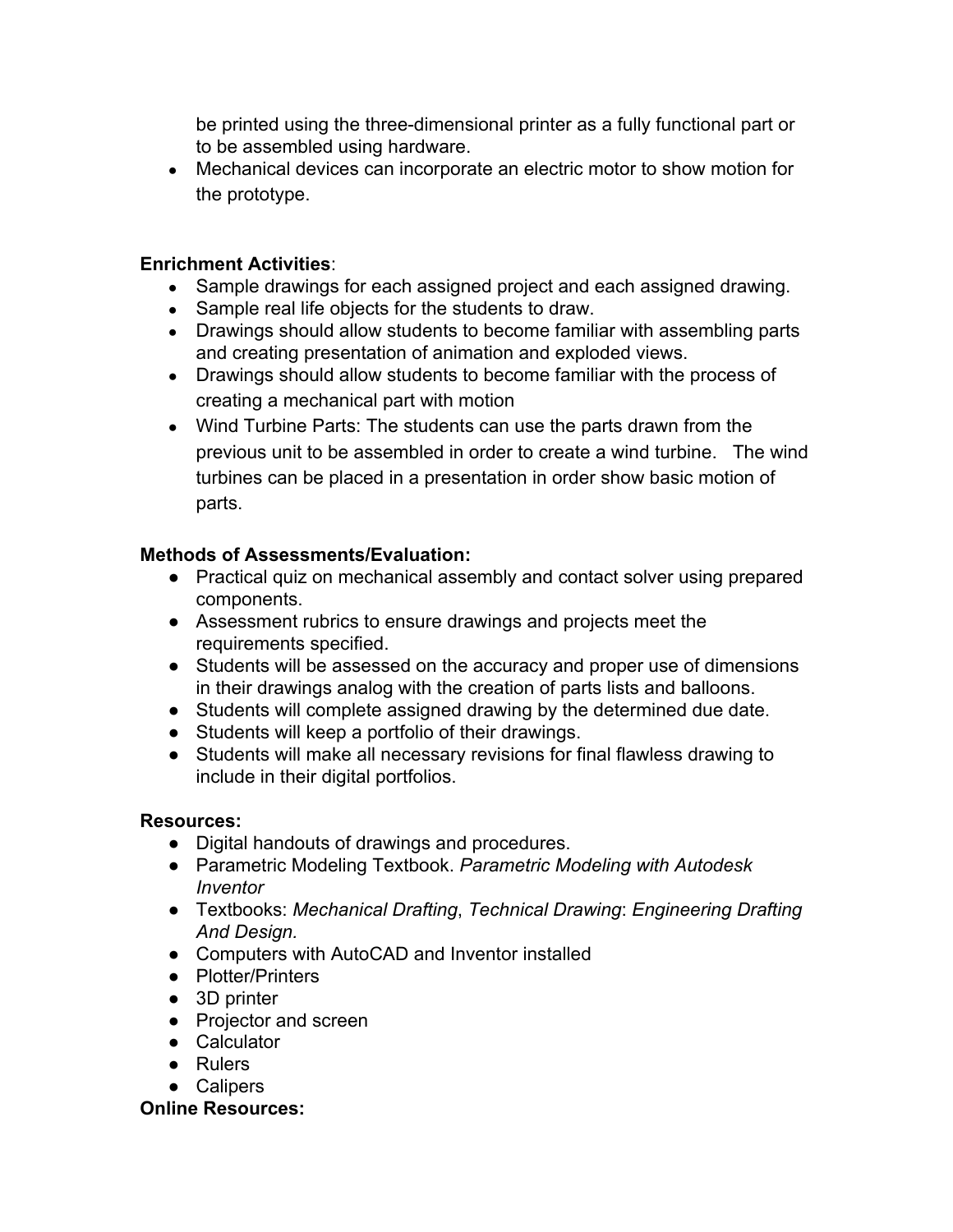● Mr. Shohen's page: http://www.glenridge.org/Page/3607

Cam Devices:

- https://www.youtube.com/watch?v=UAzyRKIT7I0
- https://www.youtube.com/watch?v=m\_3qTO-e0bl
- https://www.pinterest.com/pin/451626668861225448/
- http://www.mr-dt.com/graphics/camwheelcard.htm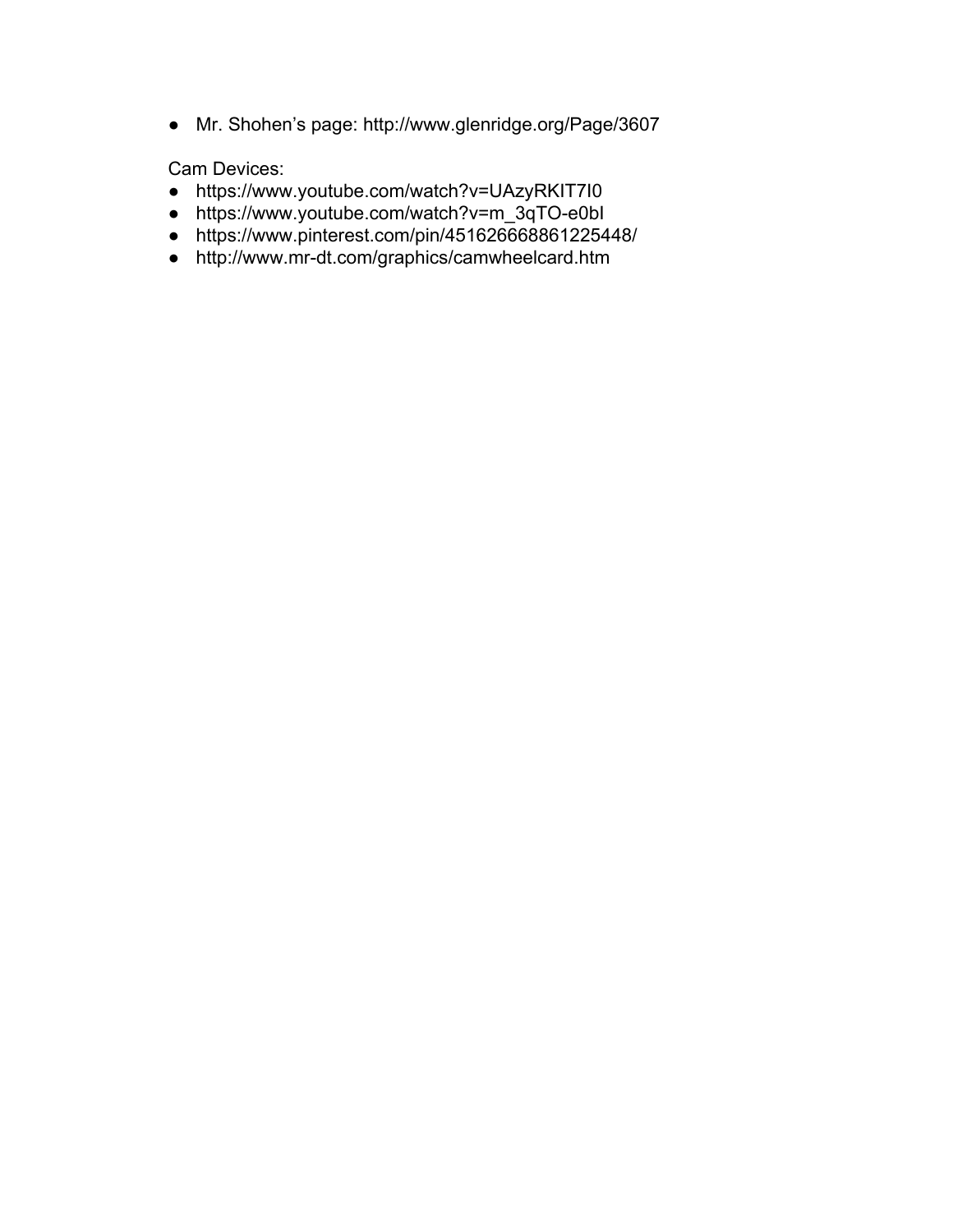#### **Course Name** CAD III

#### **Topic/Unit:**

Advanced Architecture & Survey Planning

### **Approximate # Of Weeks: 910 Weeks**

#### **Essential Questions:**

- How have modern CAD systems and the use of Building Information Modeling (BIM) allowed the client to be more influential in the design process of the building?
- How can an architect design the best possible plan for a client while following national and local building codes?
- How do modern architects design for specific spaces and client's needs while limiting materials and cost?
- Is it better to redesign existing spaces or rebuild existing spaces?
- What skills are necessary to be a professional surveyor?
- Why do you need a surveying drawing?
- Typical site plan drawings contain what features?
- What are the key items in an architectural portfolio?

### **Upon completion of this unit students will be able to:**

- Use an architectural designing program to draw and dimension a residential building from the foundation to the roof. (9.3.12.AC.2)
- Apply modern architectural 3D modeling equipment to design residential homes. (9.3.12.AC.6)
- Identify and draw local architectural styles and roof styles. (9.3.12.AC.4)
- Generate interior and exterior elevation drawings. (9.3.12.AC-DES.6)
- Construct a table for window and door schedules. (9.3.12.AC-CST.4)
- Draw an electrical schematic plan for a residential house. (9.3.12.AC.1)
- Create a ledged for the electrical schematic plan. (9.3.12.AC.1)
- Construct a plot and survey plan by manually entering in elevations. (M.GMG.A.3**)**
- Import train from Google earth GPS elevations. (9.3.12.AC.2)
- Design spaces that allows for standard room appliances and furniture. (8.2.12.C.3)
- Follow local and national building codes when designing a residential floor plan. (9.3.12.AC‐DES.4) & (9.3.12.AC.3)
- Import components into the plan from inside the program and from on line resources. (9.3.12.AC‐DES.8)
- Create interior and exterior renderings of spaces. (9.3.12.AR-VIS.3)
- Develop an understanding of career opportunities in architecture by producing plans for architectural CAD competitions. (9.3.12.AC.7)
- Create structures and models of high craftsmanship for architectural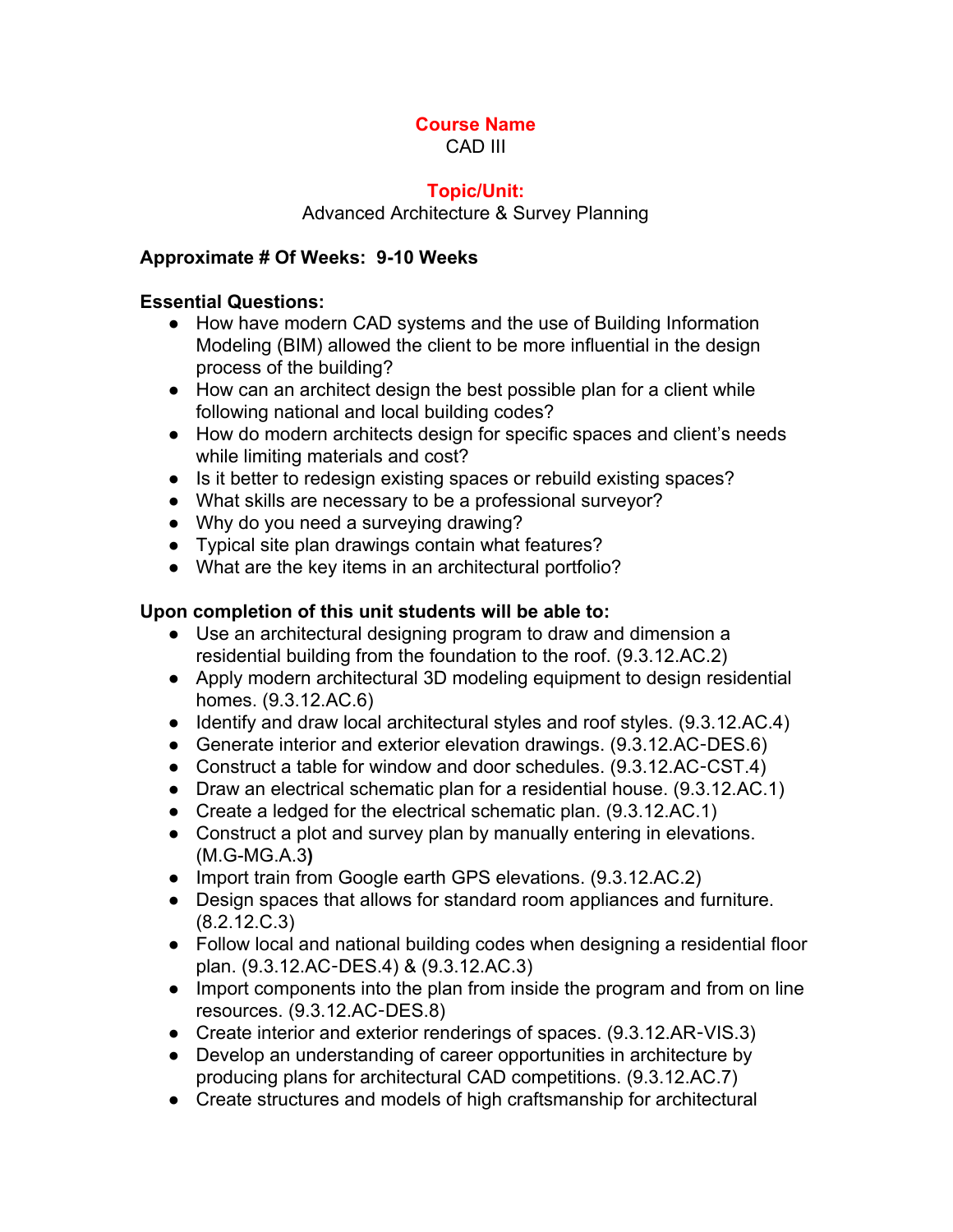competitions. (9.3.12.AC‐DES.7)

#### **Interdisciplinary Standards**

#### **Math**

• **M.G-MG.A.3:** Apply geometric methods to solve design problems (e.g., designing an object or structure to satisfy physical constraints or minimize cost; working with typographic grid systems based on ratios).★

# **Technology**

● **8.2.12.C.3:** Analyze a product or system for factors such as safety, reliability, economic considerations, quality control, environmental concerns, manufacturability, maintenance and repair, and human factors engineering (ergonomics).

### **Career and Technical Education**

- **9.3.12.AC.1:** Use vocabulary, symbols and formulas common to architecture and construction.
- **9.3.12.AC.2:** Use architecture and construction skills to create and manage a project.
- **9.3.12.AC.3:** Comply with regulations and applicable codes to establish and manage a legal and safe workplace.
- **9.3.12.AC.4:** Evaluate the nature and scope of the Architecture & Construction Career Cluster and the role of architecture and construction in society and the economy.
- **9.3.12.AC.6:** Read, interpret and use technical drawings, documents and specifications to plan a project.
- **9.3.12.AC.7:** Describe career opportunities and means to achieve those opportunities in each of the Architecture & Construction Career Pathways.
- **9.3.12.AC**‐**DES.4:** Apply building codes, laws and rules in the project design.
- **9.3.12.AC**‐**DES.6:** Apply the techniques and skills of modern drafting, design, engineering and construction to projects.
- **9.3.12.AC**‐**DES.7:** Employ appropriate representational media to communicate concepts and project design.
- 9.3.12.AC-DES.8: Apply standards, applications and restrictions pertaining to the selection and use of construction materials, components and assemblies in the project design.
- 9.3.12.AR-VIS.3: Analyze and create two and three-dimensional visual art forms using various media.

### **Activities:**

● Students will design and produce series of advanced architectural drawings.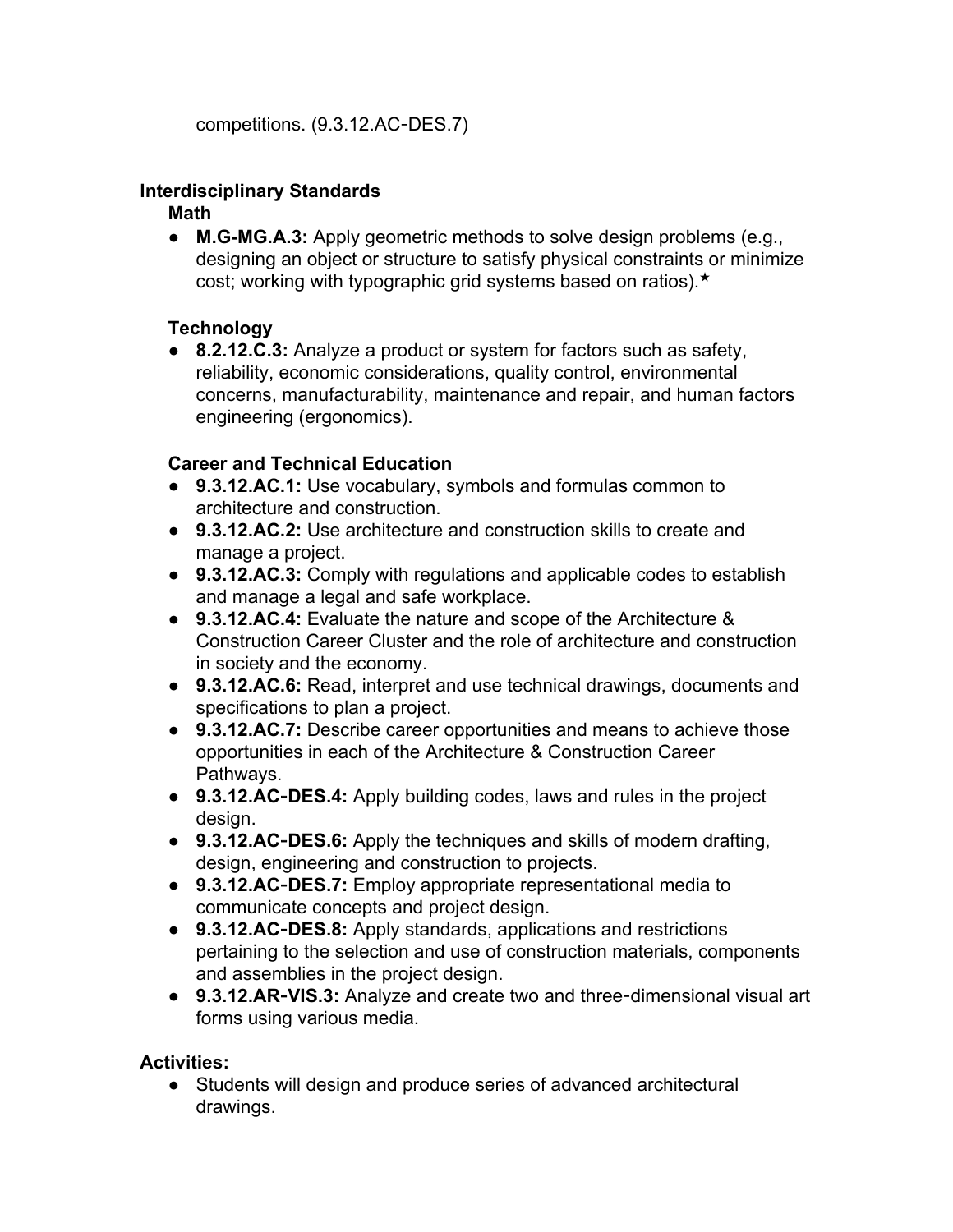- Students will complete exercises for developing design skills in architecture.
- Students will complete a bill of materials chart to determine the cost of lumber for their design.
- Students will construct a scale model following client or competition requirements.
- Students will complete classroom exercises on architectural details.
- Students will design residential structures for specific client needs.
- Students will redesign spaces for specific client needs.
- Students will design surveys and plot plans that follow clients and competition requirements.

### **STEAM Activity:**

- Green Architectural renovation: Given a basic residential model students will design and construct a scale model of "green" architectural renovation/additional feature to add to the house. Design and build a feature to make the home more energy efficient and reduce negative impacts on the environment.
- Scale Residential Model: Following rules from an architectural design competition, students will develop a set of architectural plans and related materials for an architectural design challenge and construct a physical, as well as a computer-generated model, to accurately depict their design.

### **Enrichment Activities**:

- Sample drawings for each assigned project and each assigned drawing.
- Sample model for the students to use as examples.
- Visual examples from past competition winners.
- **●** Real life architectural plans may be shown to display working architectural drawings.
- Design a house showing (floor plans, elevations, section views, detail views and window and door schedules).
- Design a one story restaurant with the following details: Entry, Reception area, Waiting area, Restrooms, Bar/lounge area (separate), Beverage area for wait staff, Dining room, Tables, chairs and/or booths, Kitchen, Food delivery area, Windows & doors.
- Designing an electrical schematic system for a house that shows switches, outlets, GFCI outlets, lighting, wire, smoke detectors, phone jacks and the power panel.
- Architecture competition: See Synergis for current competition: http://www.synergis.com/industries/education
- NJTSA competiton: http://njtsa.pages.tcnj.edu for current competition.

### **Methods of Assessments/Evaluation:**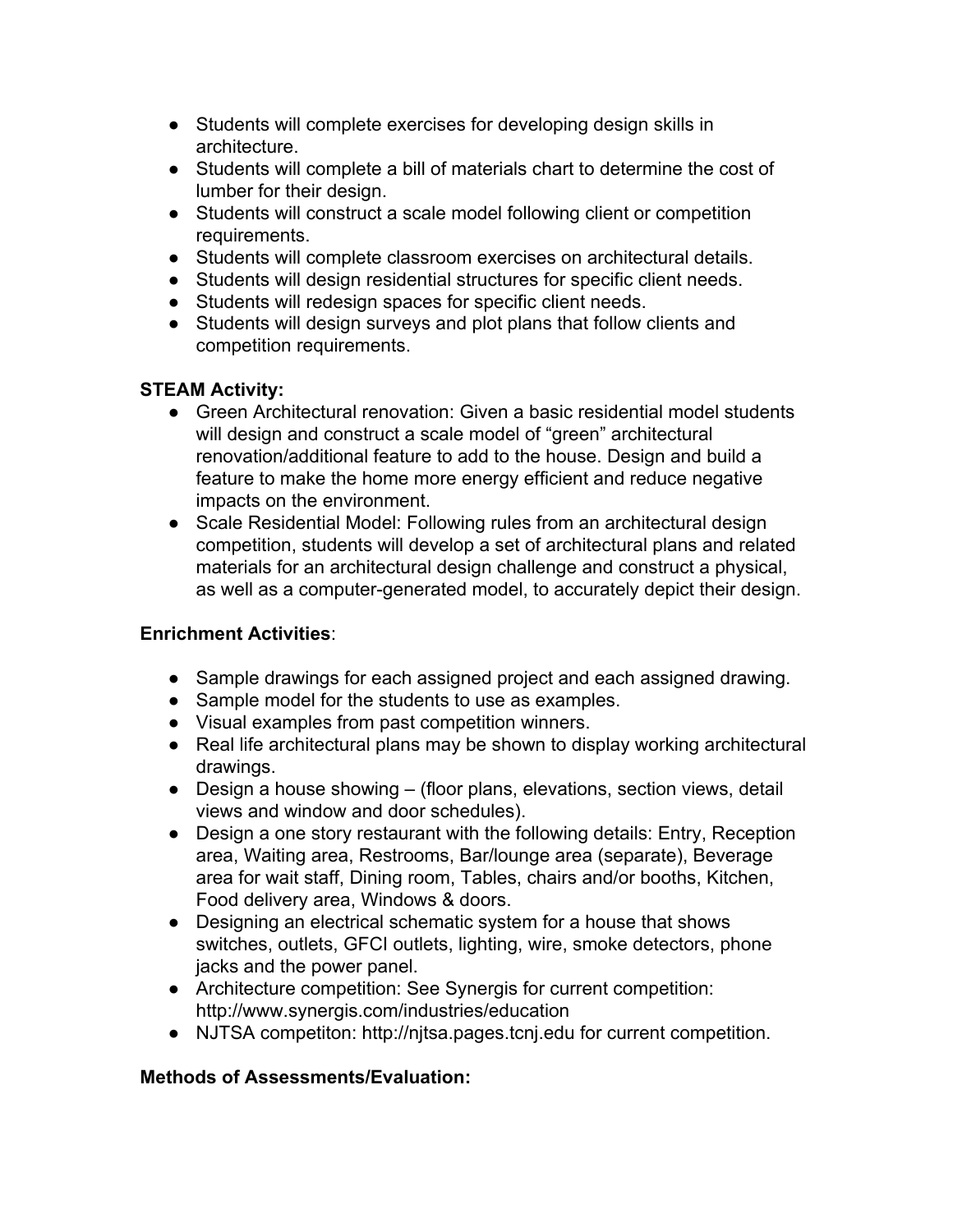- Performance-based assessment on architectural standards as used in industry.
- Assessment on the creation of detailed drawings in the following areas:
	- 1. Foundation
	- 2. Footing and floor plan
	- 3. Electrical Plans and ledges.
	- 4. Kitchen Plans incorporating the work triangle
	- 5. Bathroom design following building codes for minimum distances.
	- 6. Detailed wall section with building materials
	- 7. Roof structure plan showing slope
	- 8. Elevations
	- 9. Building to be placed on Civil Engineering/Survey plot plan assignment.
	- 10.Detailed rooms
	- 11.Render drawing of building
- Quizzes —Architectural styles, Kitchens, Bathrooms and electrical codes.

### **Resources:**

- **●** Digital Handouts of drawings and procedures.
- **●** Textbooks: *Architecture Residential Drafting and Design*
- **●** Computers with AutoCAD, AutoCAD Architecture and Rivet installed
- **●** Plotter/Printers
- **●** 3D printer
- **●** Projector and screen
- **●** Calculator
- **●** Rulers
- **●** Foam core
- **●** Balsa wood
- **●** Modeling tools

### **Online Resources:**

- Mr. Shohen's page: http://www.glenridge.org/Page/3606
- Revit City: http://www.revitcity.com/index.php
- Autodesk Seek: http://seek.autodesk.com/
- **●** House Plans: https://www.houseplans.com/
- **●** Bathroom Design Rules: http://starcraftcustombuilders.com/bath.design.rules.htm#.V6t-iSMrK\_E
- **●** Kitchens Design and Codes: http://starcraftcustombuilders.com/kitchen.design.rules.htm#.V6t-2CMrK E

Foam Modeling:

- https://www.pinterest.com/pin/188517934375114846/
- https://www.youtube.com/channel/UCb5TRJQQDUFDblVYbTGvh8w TSA: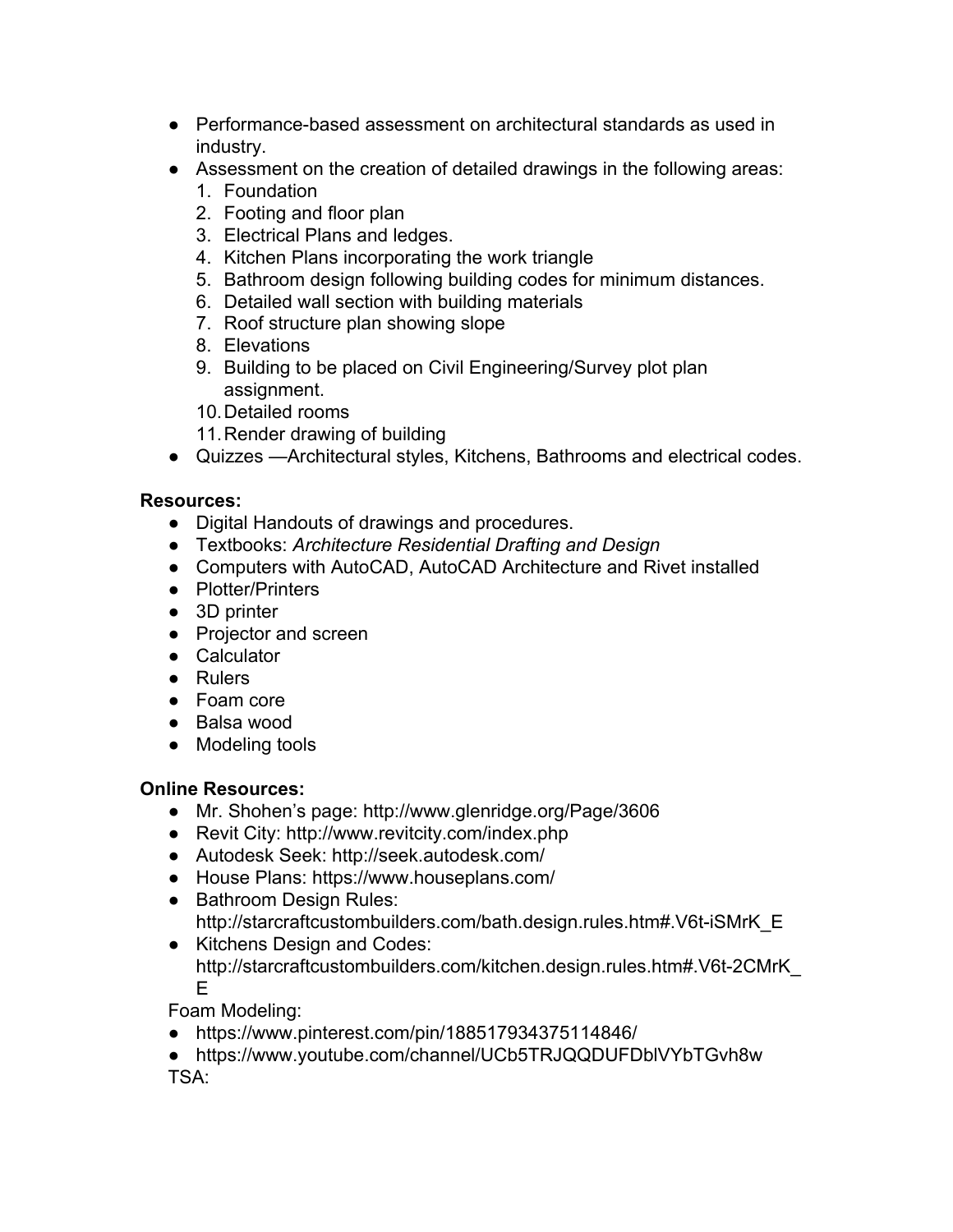● http://tsa.mountainview.groupfusion.net/modules/locker/files/get\_group\_fil e.phtml?gid=4786004&fid=29485514

Green architecture:

- http://science.howstuffworks.com/engineering/structural/5-elements-of-gre en-architecture.htm
- http://architecture.about.com/od/greenconcepts/g/green.htm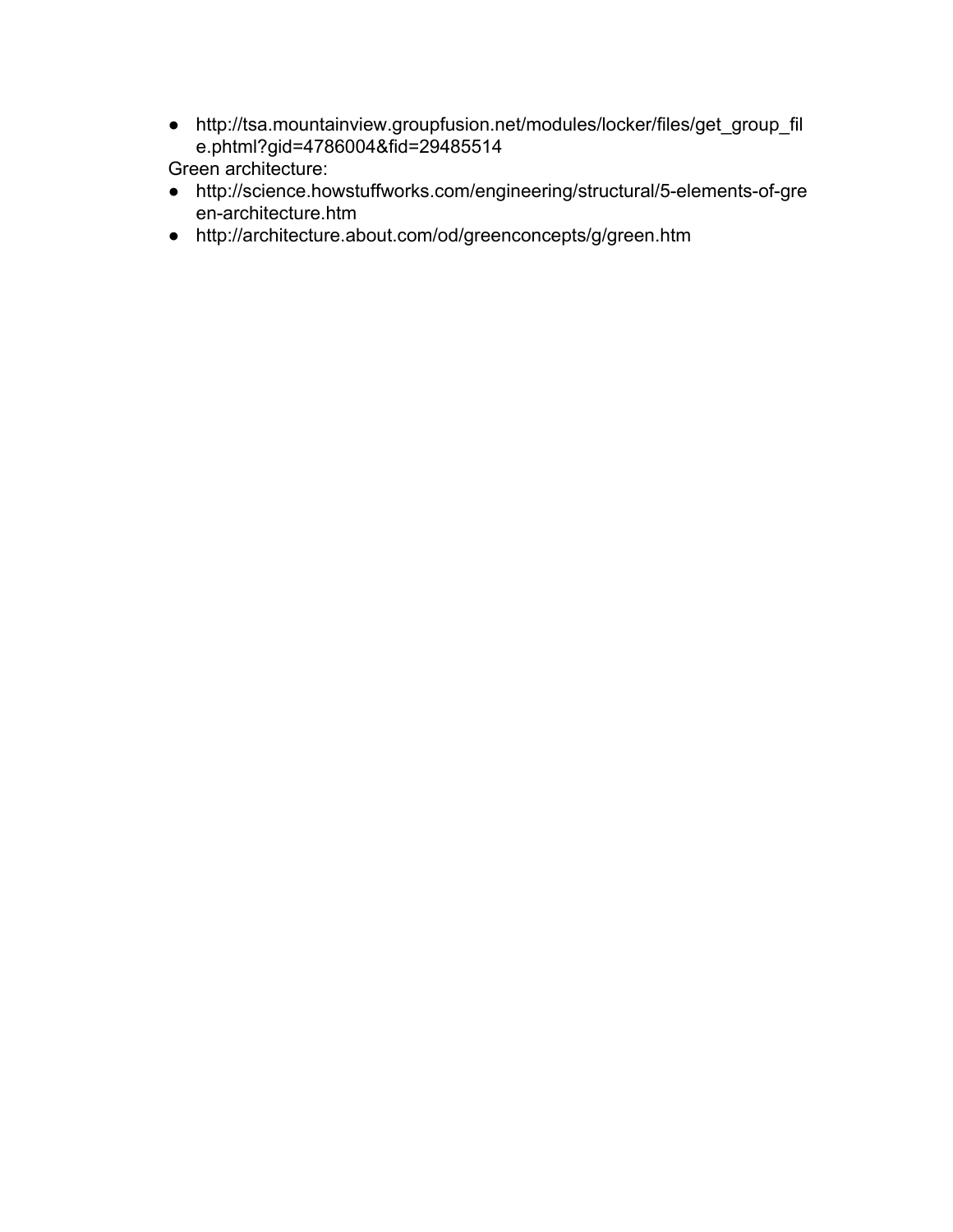#### **Course Name** CAD III

#### **Topic/Unit:**

Commercial & Structural Design

#### **Approximate # Of Weeks: 910 Weeks**

#### **Essential Questions:**

- Is building with steel a valid alternative to conventional stick framing?
- What legal obligations must one consider when designing commercial and community spaces?
- How will the renovation and beatification of community-shared spaces positively impact the residents of the communities?
- What environmental, and size constraints do engineers face when design commercial structures?
- Why would planed structures never get built?
- How are public stadiums designed to maximize the experience for all patrons?

#### **Upon completion of this unit students will be able to:**

- Apply design elements of for commercial architecture through conceptualization, planning and drawing structures. (M.G-MG.A.3).
- Implement a creative approach to designing architecture for public spaces. (9.3.12.AC.2) & (9.3.12.AC‐DES.5)
- Design public spaces for clients' needs while adding their own influence to the structure. (9.3.12.AC‐DES.3)
- Work independently to research, plan, and develop solutions for community and shared spaces. (9.3.12.AC‐DES.8)
- Work cooperatively with a partner to design separate spaces that will later be attached in the completion of a larger project. (9.3.12.AC‐DES.2)
- Draw, and dimension floor plans for community buildings. (9.3.12.AC.1)
- Use architectural software to generate exterior elevation drawings. (9.3.12.AC‐DES.6)
- Use architectural software to generate renderings of walkthroughs. (9.3.12.AC‐DES.7) & (9.3.12.AR‐VIS.2)
- Create interior and exterior renderings of spaces. (9.3.12.AR-VIS.3)
- Complete a professional series of drawings to display buildings for clients. (9.3.12.AC.6)
- Create a Title page and Design Criteria, abbreviations & General Structural Notes page. (W.11-12.4)
- Develop an understanding of Green building materials and designing for environmental sustainability. (8.2.12.B.2)
- Research the LEED and design and create a "green" model of an architectural structure. (HS-ETS1-3)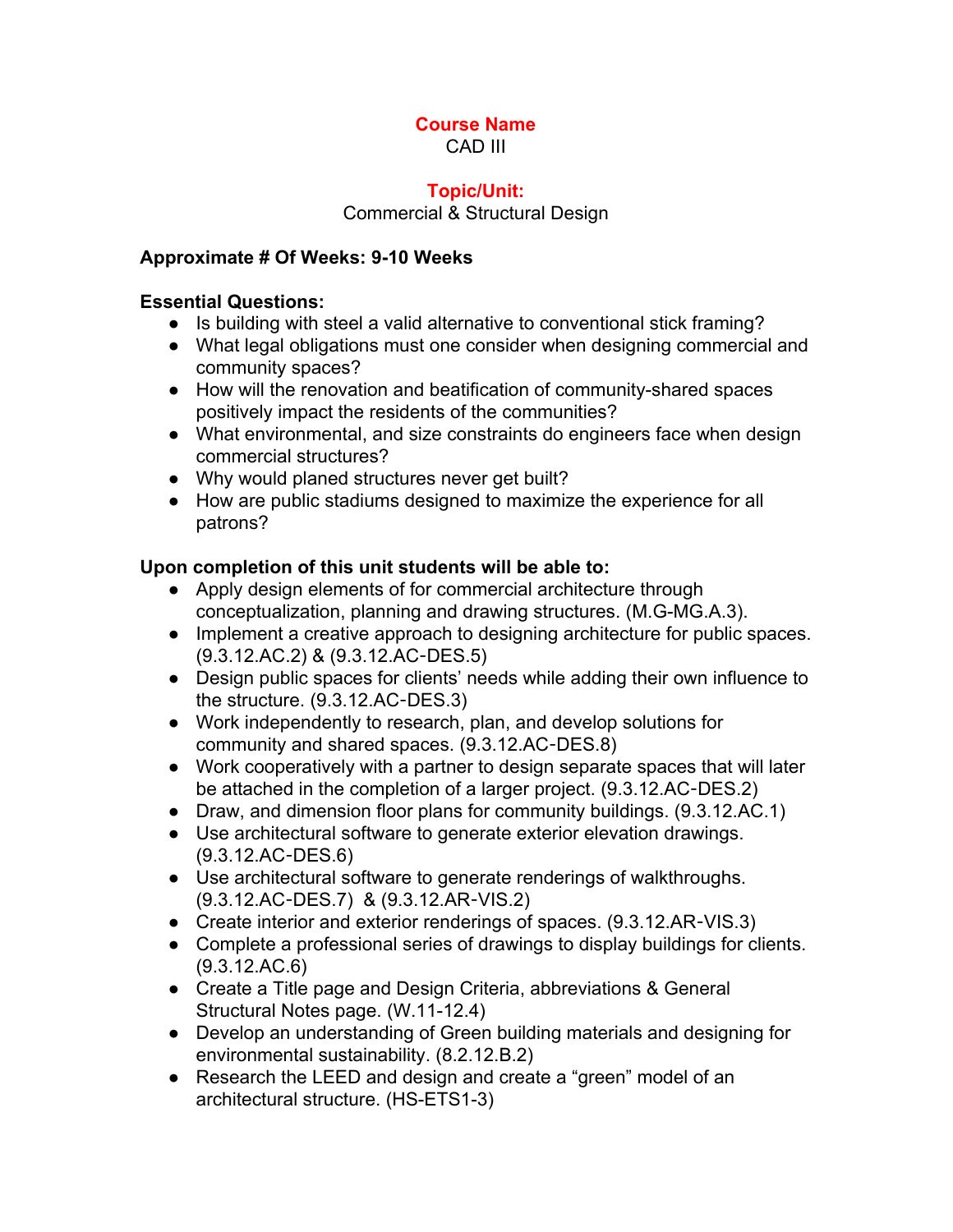### **Interdisciplinary Standards**

**Math**

• **M.G-MG.A.3:** Apply geometric methods to solve design problems (e.g., designing an object or structure to satisfy physical constraints or minimize cost; working with typographic grid systems based on ratios).★

# **English Language Arts**

● **W.1112.4:** Produce clear and coherent writing in which the development, organization, and style are appropriate to task, purpose, and audience.

#### **Science**

● **HS-ETS1-3:** Evaluate a solution to a complex real-world problem based on prioritized criteria and trade-offs that account for a range of constraints, including cost, safety, reliability, and aesthetics, as well as possible social, cultural, and environmental impacts.

#### **Technology**

● **8.2.12.B.2:** Evaluate ethical considerations regarding the sustainability of environmental resources that are used for the design, creation and maintenance of a chosen product.

### **Career and Technical Education**

- **9.3.12.AC.1:** Use vocabulary, symbols and formulas common to architecture and construction.
- **9.3.12.AC.2:** Use architecture and construction skills to create and manage a project.
- **9.3.12.AC.6:** Read, interpret and use technical drawings, documents and specifications to plan a project.
- 9.3.12.AC-DES.2: Use effective communication skills and strategies (listening, speaking, reading, writing and graphic communications) to work with clients and colleagues.
- **9.3.12.AC**‐**DES.3:** Describe the requirements of the integral systems that impact the design of buildings.
- **9.3.12.AC**‐**DES. 5:** Identify the diversity of needs, values and social patterns in project design, including accessibility standards.
- **9.3.12.AC**‐**DES.6:** Apply the techniques and skills of modern drafting, design, engineering and construction to projects.
- **9.3.12.AC**‐**DES.7:** Employ appropriate representational media to communicate concepts and project design.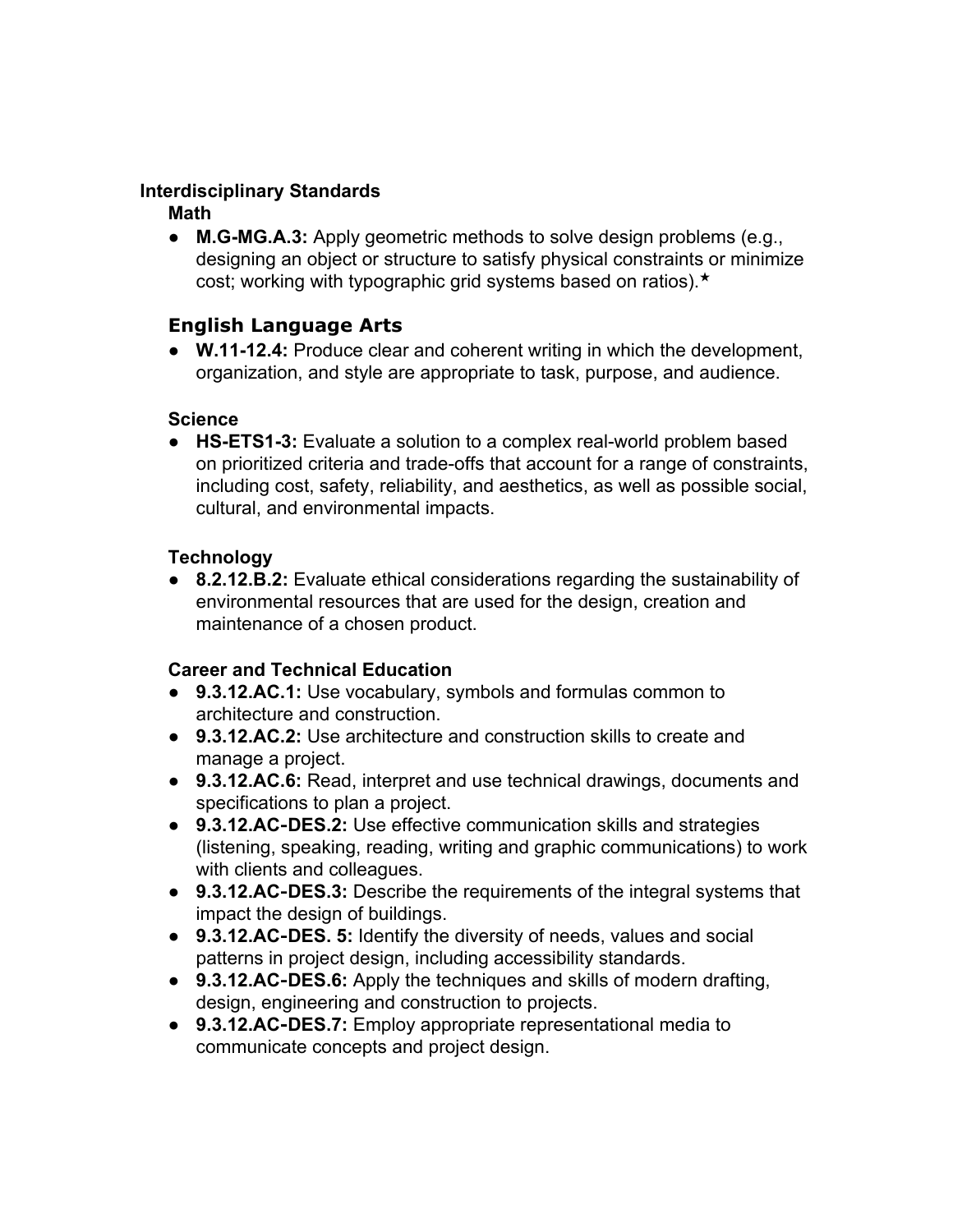- **9.3.12.AC**‐**DES.8:** Apply standards, applications and restrictions pertaining to the selection and use of construction materials, components and assemblies in the project design.
- **9.3.12.AR**‐**VIS.2** Analyze how the application of visual arts elements and principles of design communicate and express ideas.
- **9.3.12.AR**‐**VIS.3:** Analyze and create two and three‐dimensional visual art forms using various media.

# **Activities:**

- Students will create a series of commercial & structural drawings using an architectural modeling program.
- Students will calculate loads and determine proper supports for the weight of the structure.
- Students will complete structural details exercises including renderings of interior and exterior spaces.
- Students will work independently and with partners to design structures with given client requirements.
- Students will create advanced survey drawings.
- Students will develop a model presentation with, drawings, renderings and a site plan.

# **STEAM Activities:**

- Leadership in Energy and Environmental Design (LEED): Students will demonstrate an understanding of green construction and develop an aptitude for architectural design in the development of plans, for sustainable design. Students will choose one commercial architecture project from the list below and create a "green" model of the structure.
- Green architecture may have many of these features:
	- o Ventilation systems designed for efficient heating and cooling
	- o Energy-efficient lighting and appliances
	- o Water-saving plumbing fixtures
	- o Landscapes planned to maximize passive solar energy
	- o Alternate power sources such as solar power or wind power
	- o Efficient use of space
	- o Optimal location on the land, maximizing sunlight, winds, and natural sheltering

# **Enrichment Activities**:

- Convenience Store / Gas Station:
	- Outside:
	- o Parking Area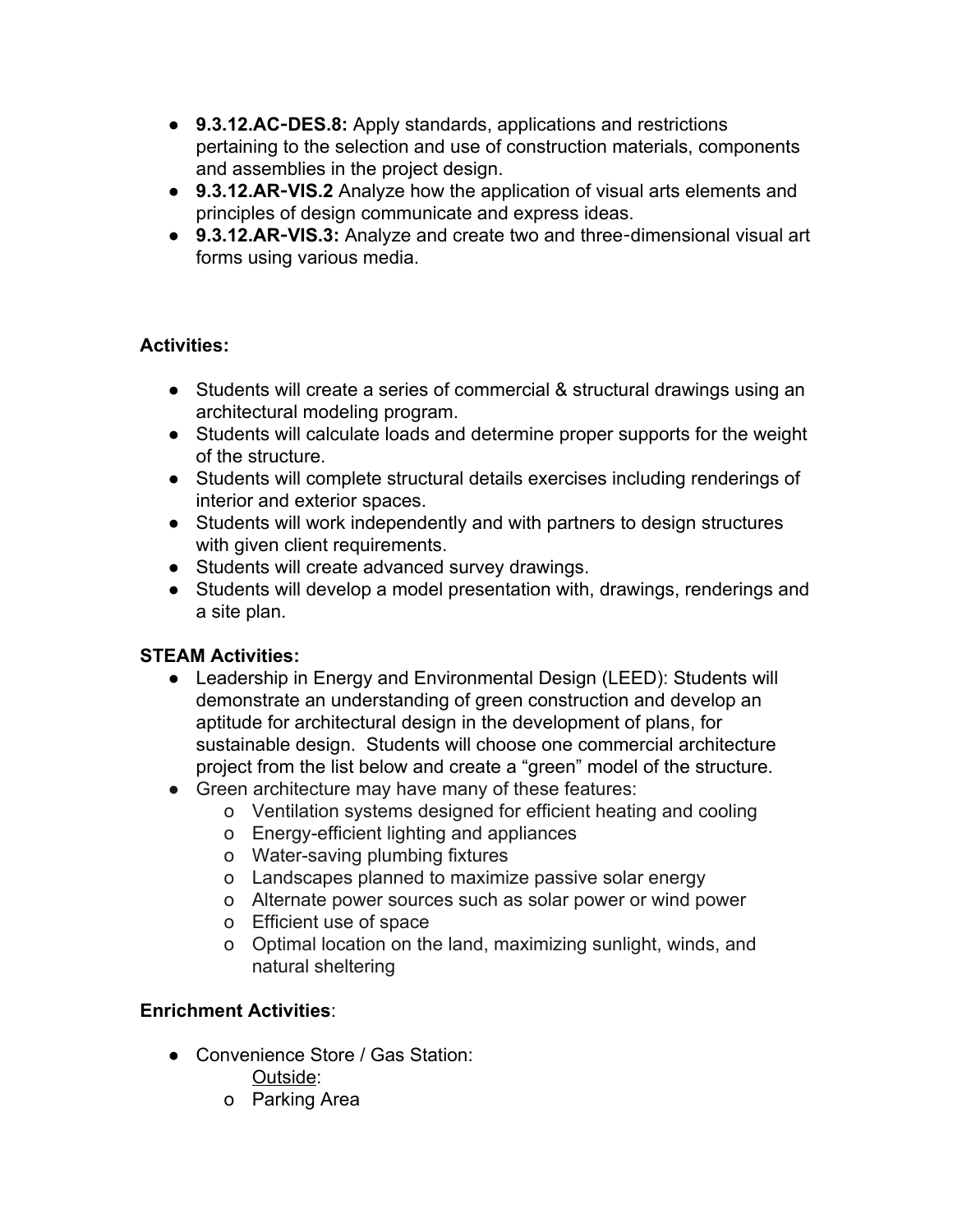- o Gas Pumps  $(6-10)$
- o Gas signs Inside:
- o Food and Beverage isles
- o Offices
- o Public restrooms (male and female) Handicapped stalls
- o 2 Exterior Exits
- Modern Condo: (Modern or Craftsman style)
	- o One car garage
	- o Basement with utilities
	- o 2 Bedrooms and 2.5 bathrooms
	- o Parking areas and walkways
	- o Exterior Lighting
	- o Trees and shrubs
- Community Center:
	- o Entry foyer
	- o Offices (2 or 3)
	- o Public restrooms
	- o Handicapped accessibility
	- o Party rooms (1 large banquet hall & 2smaller party rooms)
	- o Dance Floor
	- o Gymnasium
	- o Lock rooms (male and female)
	- o Bathrooms & showers for each
	- o Official's locker room
	- o Game room
	- o Exercise room (with equipment)
- Stadium:
	- o Field of your choice
	- o Locker rooms for each team
	- o Stadium seating
	- o Parking lot
	- o Grand entrance
	- o Public restrooms (male and female) Handicapped stalls
- College Dorm:
	- o Entry foyer (Desk)
	- o Offices (2 or 3)
	- o Public restrooms
	- o Handicapped accessibility
	- o Game room
	- o Exercise room (with equipment)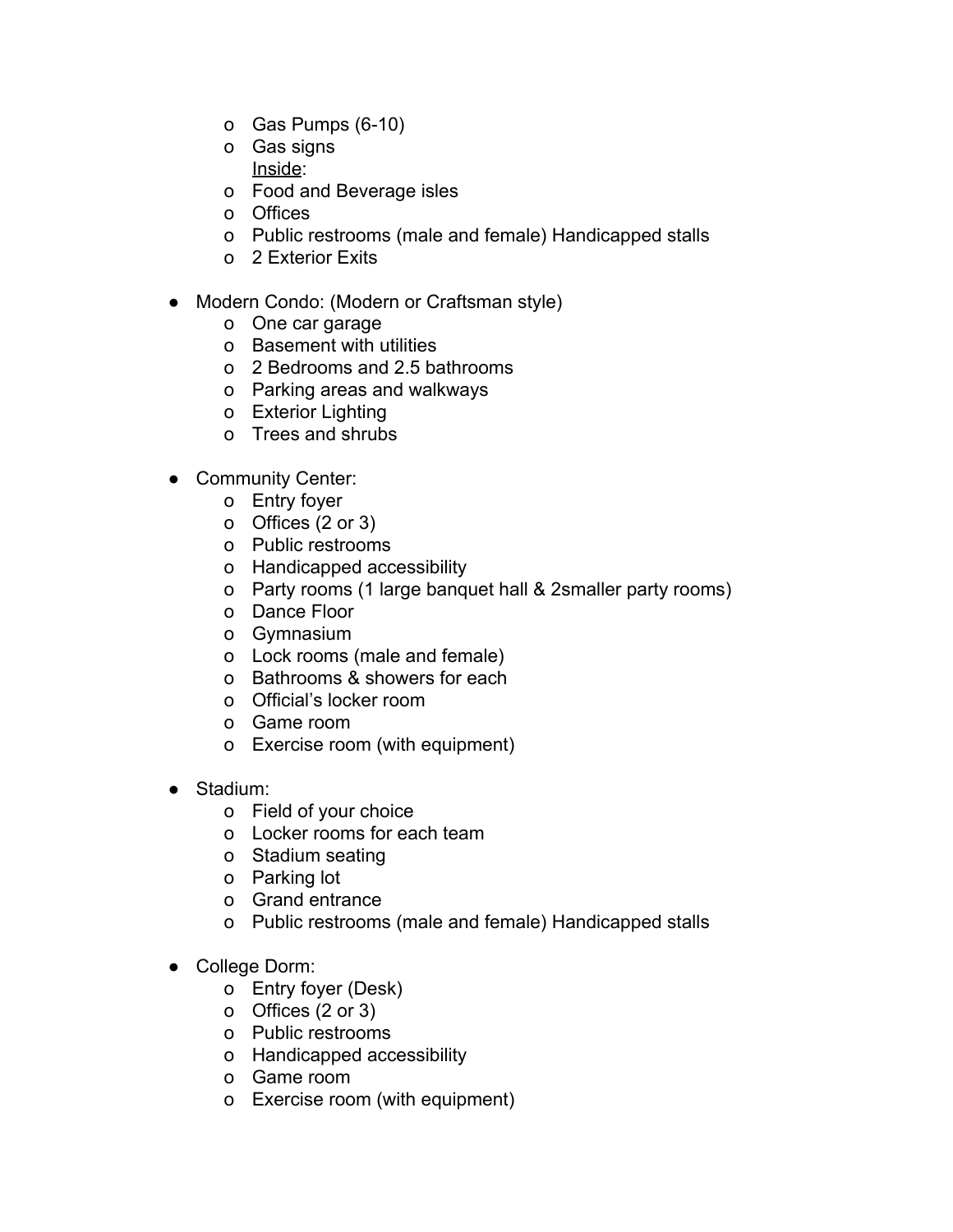- o Dorm suite (With bedrooms and living spaces)
- o Shared Kitchen and Bathroom

#### **Methods of Assessments/Evaluation:**

- $\bullet$  Performance-based assessment on architectural standards as used in industry.
- Assessment on the creation of detailed drawings in the following areas:
	- 1. Floor plans properly dimensioned exterior walls
	- 2. Room tags filled in correctly
	- 3. Elevations produced
	- 4. Detailed wall section with specifications of materials
	- 5. Roof structure plan showing slope
	- 6. Survey and plot with specified exterior elements
	- 7. Detailed rooms with furnishings and fixtures
	- 8. Render drawing of building interior and exterior spaces.
- Quizzes General knowledge quiz on structural vocabulary.

#### **Resources:**

- **●** Digital Handouts of drawings and procedures.
- **●** Textbooks: *Architecture Residential Drafting and Design*
- **●** Computers with AutoCAD, AutoCAD Architecture and Rivet installed
- **●** Plotter/Printers
- **●** 3D printer
- **●** Projector and screen
- **●** Calculator
- **●** Rulers
- **●** Foam core
- **●** Balsa wood
- **●** Modeling tools

#### **Online Resources:**

- Mr. Shohen's page: http://www.glenridge.org/Page/3606
- Revit City: http://www.revitcity.com/index.php
- Autodesk Seek: http://seek.autodesk.com/
- **●** House Plans: https://www.houseplans.com/

LEED/Green

- http://www.leed.net/
- http://www.greenhomebuilding.com/sustainable\_architecture.htm
- http://curriculum.autodesk.com/student/public/Level2/overview/project\_id/1 9

Title Sheet

• http://www.nist.gov/el/nzertf/upload/NZERTF-Architectural-Plans1-June20 11.pdf

Green Condo